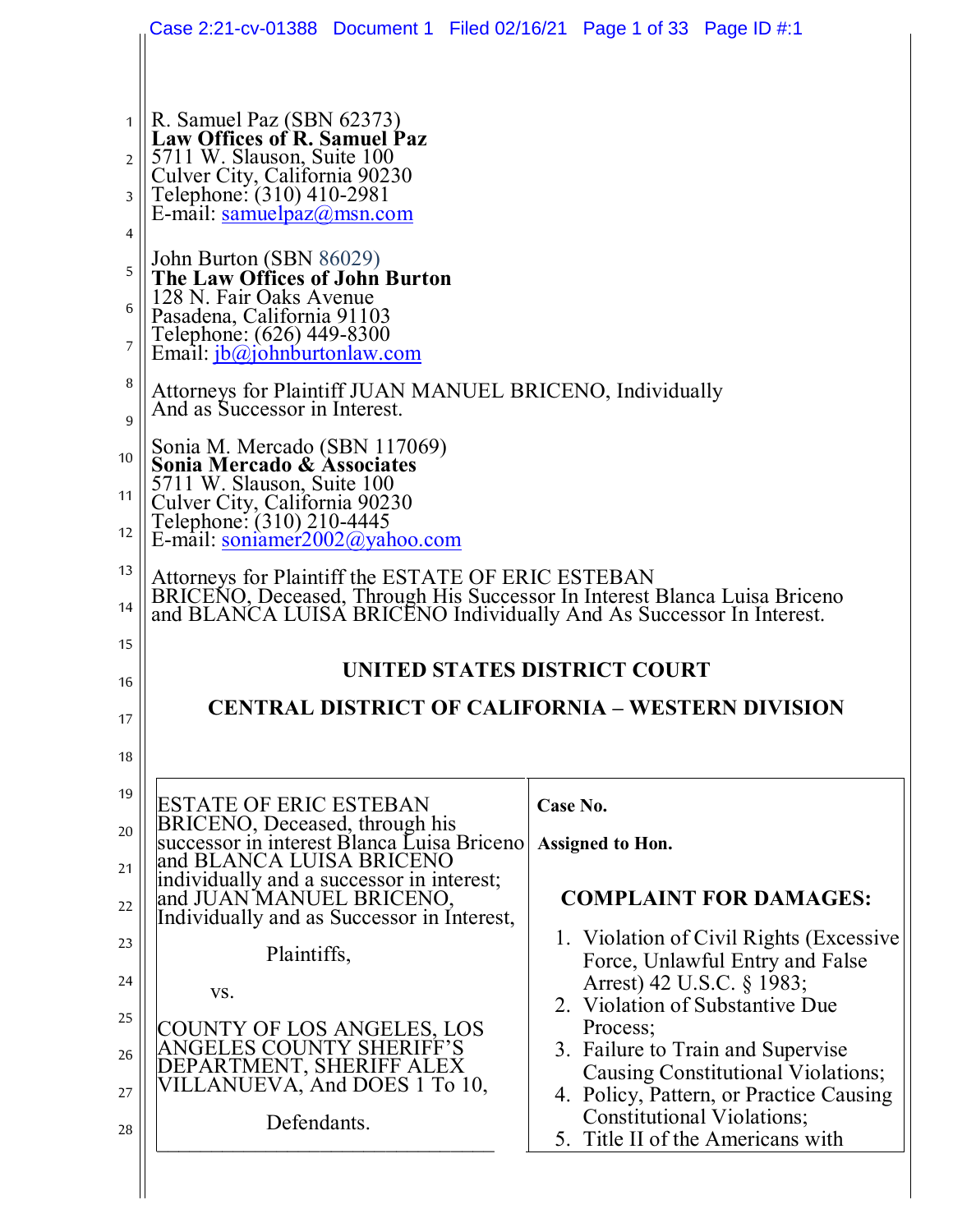1 2 3 4 5 6 7 8 9 10 11 12 13 14 15 16 17 18 19 20 21 22 23 24 25 26 27 28 3. On August 28, 2020 and September 24, 2020, Plaintiffs timely filed Claims and Disabilities Act (42 U.S.C. §§ 12131 et. seq.); 6. § 504 of the Rehabilitation Act of 1973 (29 U.S.C. §794 et. seq.); 7. Cal. Const., Art. 1, § 7; Cal. Civil Code §§ 51, 51.7, 52, 52.1, 54, 54.1 and 54.3; and Cal. Gov't Code § 11135; 8. Assault and Battery; 9. False Arrest and Imprisonment; 10. Negligence. **DEMAND FOR JURY TRIAL** Plaintiffs are the ESTATE OF ERIC ESTEBAN BRICENO, Deceased, through his successor in interest Blanca Luisa Briceno; BLANCA LUISA BRICENO Individually and as Successor in Interest; and JUAN MANUEL BRICENO, Individually and as Successor in Interest, by and through their respective attorneys, they jointly complain against Defendants COUNTY OF LOS ANGELES, LOS ANGELES COUNTY SHERIFF'S DEPARTMENT, SHERIFF ALEX VILLANUEVA and DOES 1-10, and allege as follows: **JURISDICTION AND VENUE** 1. This is a civil rights injury and wrongful death/survival action brought to redress alleged deprivations of constitutional rights under the Fourth and Fourteenth Amendments to the United States Constitution pursuant to 42 U.S.C. §§1983, 1985 and 1988 and for violations of the Americans With Disabilities Act (ADA). Jurisdiction is founded upon 28 U.S.C. §§ 1331 and 1343(a) (3) and (4), and the aforementioned statutory and constitutional provisions. 2. Plaintiffs further invoke the supplemental jurisdiction of this Court pursuant to 28 U.S.C. §1367 to hear and decide their claims arising under state law that form part of the same case and controversy, including the California Constitution, Civil Code and Government Tort Claims Act. Case 2:21-cv-01388 Document 1 Filed 02/16/21 Page 2 of 33 Page ID #:2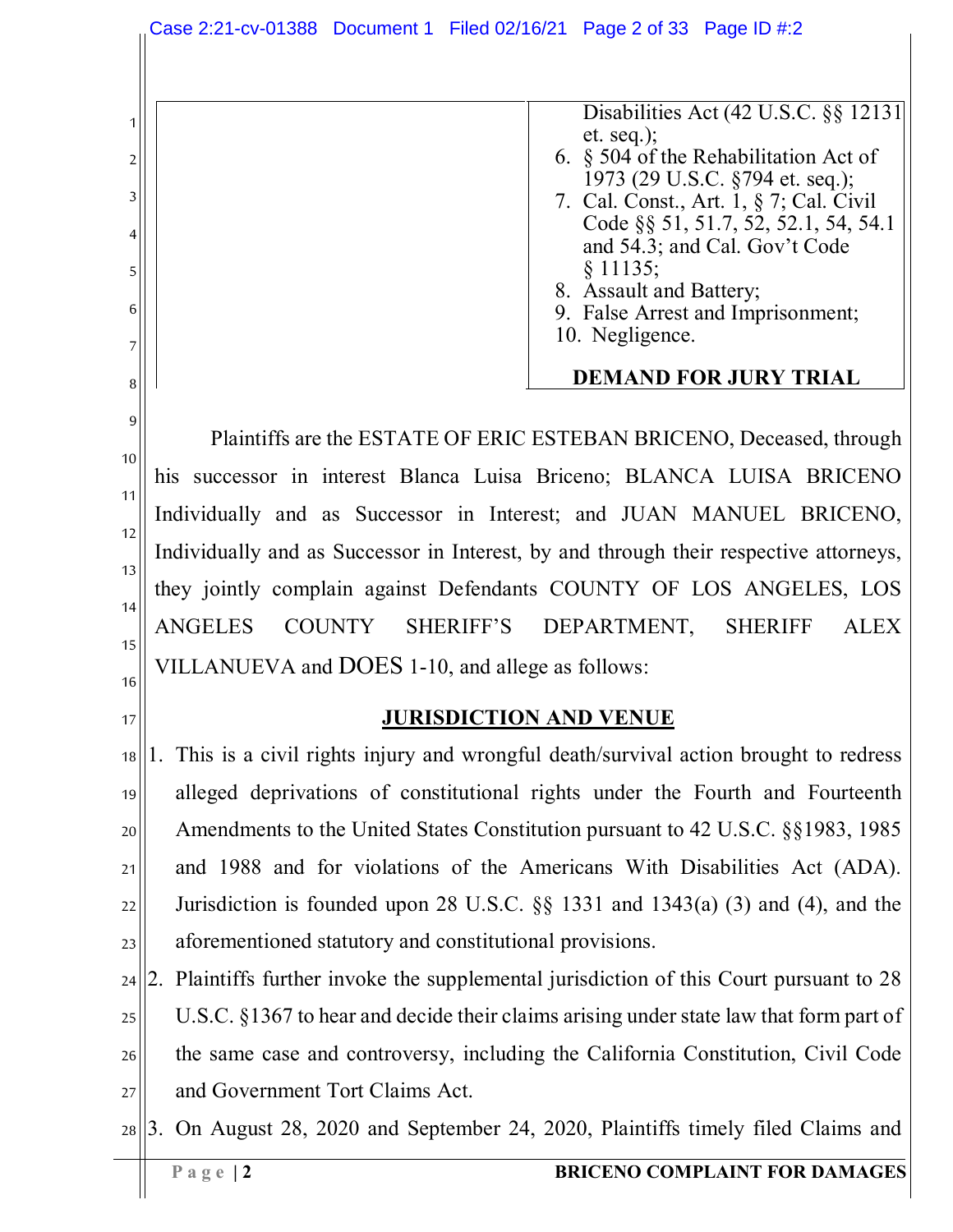Amendments for damages against COUNTY OF LOS ANGELES ("COUNTY") pursuant to the applicable sections of the California Government Code. On October 8, 2020, COUNTY rejected both the Claim and Amendment. This Complaint is timely filed.

5 6 7 8 4. Venue over Plaintiffs' claims is proper in the Central District of California because one or more of the Defendants' principal place of business is in the County of Los Angeles, and the events giving rise to the claim occurred in this District. 28 U.S.C. § 1391(a) (1) and (b) (2).

#### **PARTIES**

10 11 12 13 14 15 5. Decedent ERIC ESTEBAN BRICENO was born on October 16, 1980. Plaintiffs BLANCA LUISA BRICENO and JUAN MANUEL BRICENO are his natural parents and successors in interest pursuant to Cal. Civ. Proc. Code § 377. Concurrent with the filing of this Complaint, BLANCA LUISA BRICENO and JUAN MANUEL BRICENO each files her and his respective "Declaration of Successor in Interest Pursuant to Cal. Civ. Code §§ 377.20 and 377.60, et seq."

16 17 18 19 6. The ESTATE OF ERIC ESTEBAN BRICENO is represented by BLANCA LUISA BRICENO, as set forth in her "Declaration of Successor in Interest Pursuant to Cal. Civ. Code §§ 377.20 and 377.60, et seq." Eric, who was mentally disabled, lived with his parents in the City of Maywood, California. He died at age 39.

20 21 22 23 24 25 26 27 28 7. Defendant COUNTY is a chartered subdivision of the State of California with the capacity to sue and to be sued. Defendant COUNTY is responsible for the actions, omissions, policies, procedures, practices and customs of its various agents and agencies, including the Defendant LOS ANGELES SHERIFF DEPARTMENT (hereinafter referred to as "LASD") and its agents and employees. At all times relevant to the facts alleged herein, Defendant COUNTY was responsible for assuring that the actions, omissions, policies, procedures, practices and customs of the LASD and its employees complied with the laws and the Constitutions of the United States and of the State of California.

1

2

3

4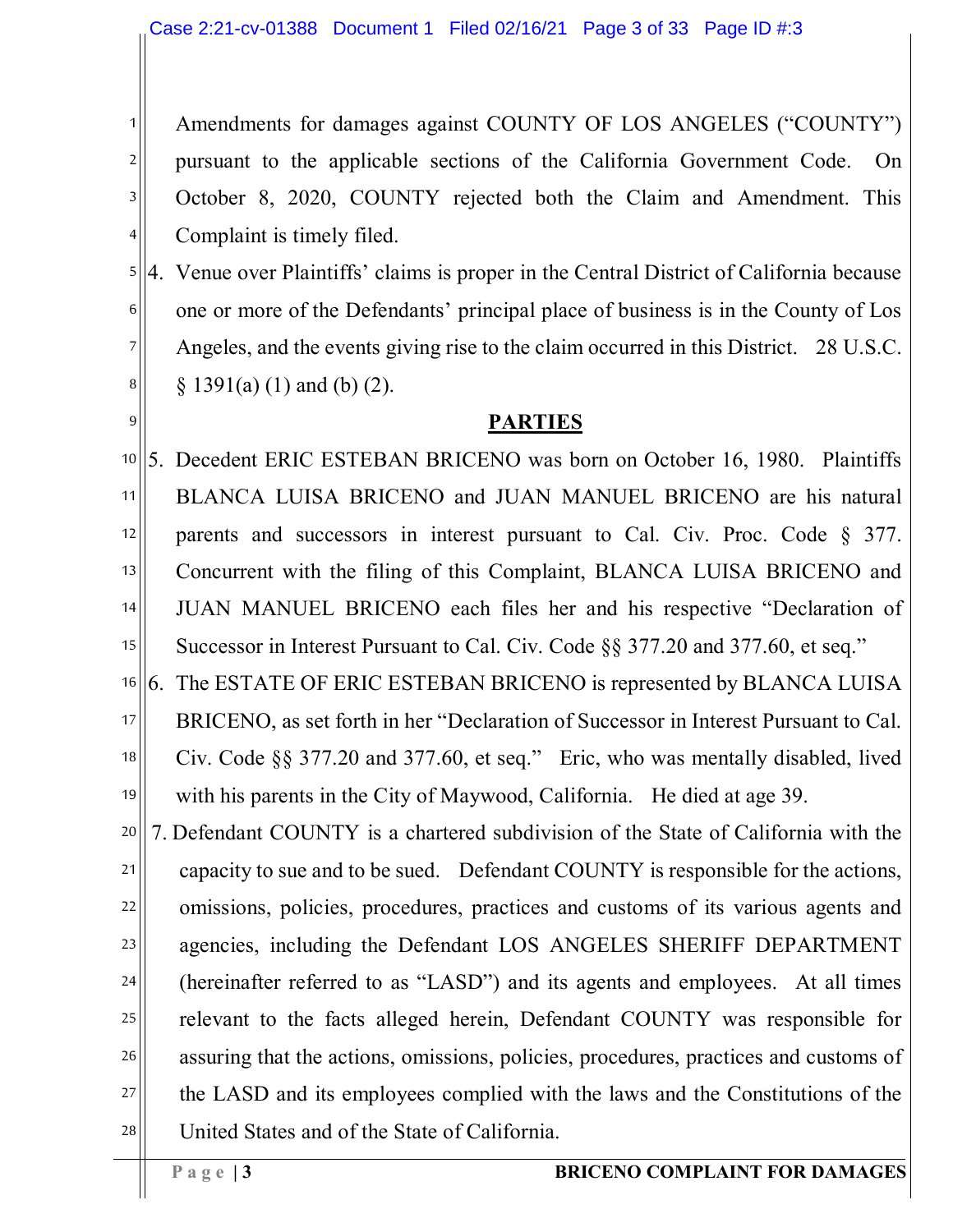1 2 3 4 5 6 7 8 9 10 11 8. Defendant SHERIFF ALEX VILLANUEVA (hereinafter referred to as "VILLANUEVA") is sued in his individual capacity. VILLANUEVA is the decision maker for the LASD. VILLANUEVA is charged by law with the administration of defendant LASD's patrol deputies and for the supervision, training, re-training and hiring of persons working within the LASD, including deputy sheriffs and specifically including Defendants Does 1-10, inclusive, each of whom is sued in his/her individual capacity. Each was a duly authorized employee and agent of COUNTY and LASD, who was acting under color of law within the course and scope of his/her duties as a deputy sheriff and supervisor and with the complete authority and ratification of his/her principals, Defendant COUNTY, LASD and VILLANUEVA.

12 13 14 15 16 17 18 19 20 21 22 23 9. Plaintiffs are informed and believe, and thereon allege that there are more than 10 Doe defendants responsible for the injuries to Decedent and to Plaintiffs as alleged below. Plaintiffs have exercised due diligence to learn the names of Doe Defendants, including serving a California Public Records Act request on COUNTY, LASD and VILLANUEVA, to which these Defendants responded on June 2, 2020, with a blanket denial of the request. Plaintiffs would allege more than 10 Does, but C.D. Cal. R. 19-1 precludes them from doing so. Plaintiffs will use their best efforts to obtain the identities of the unnamed defendants from the named Defendants and amend as soon as possible. As used in this Complaint, "Does 1 to 10" refers to all unnamed defendants responsible or liable for some reason for the injuries to ERIC ESTEBAN BRICENO and Plaintiffs, a number which Plaintiffs are informed and believe is greater than 10.

24 25 26 27 28 10.Each of these Defendants and Doe Defendants caused and is responsible for the unlawful conduct and resulting injuries by, inter alia, personally participating in the conduct, or acting jointly and in concert with others who did so: by authorizing, acquiescing or failing to take action to prevent the unlawful conduct; by promulgating policies and procedures pursuant to which the unlawful conduct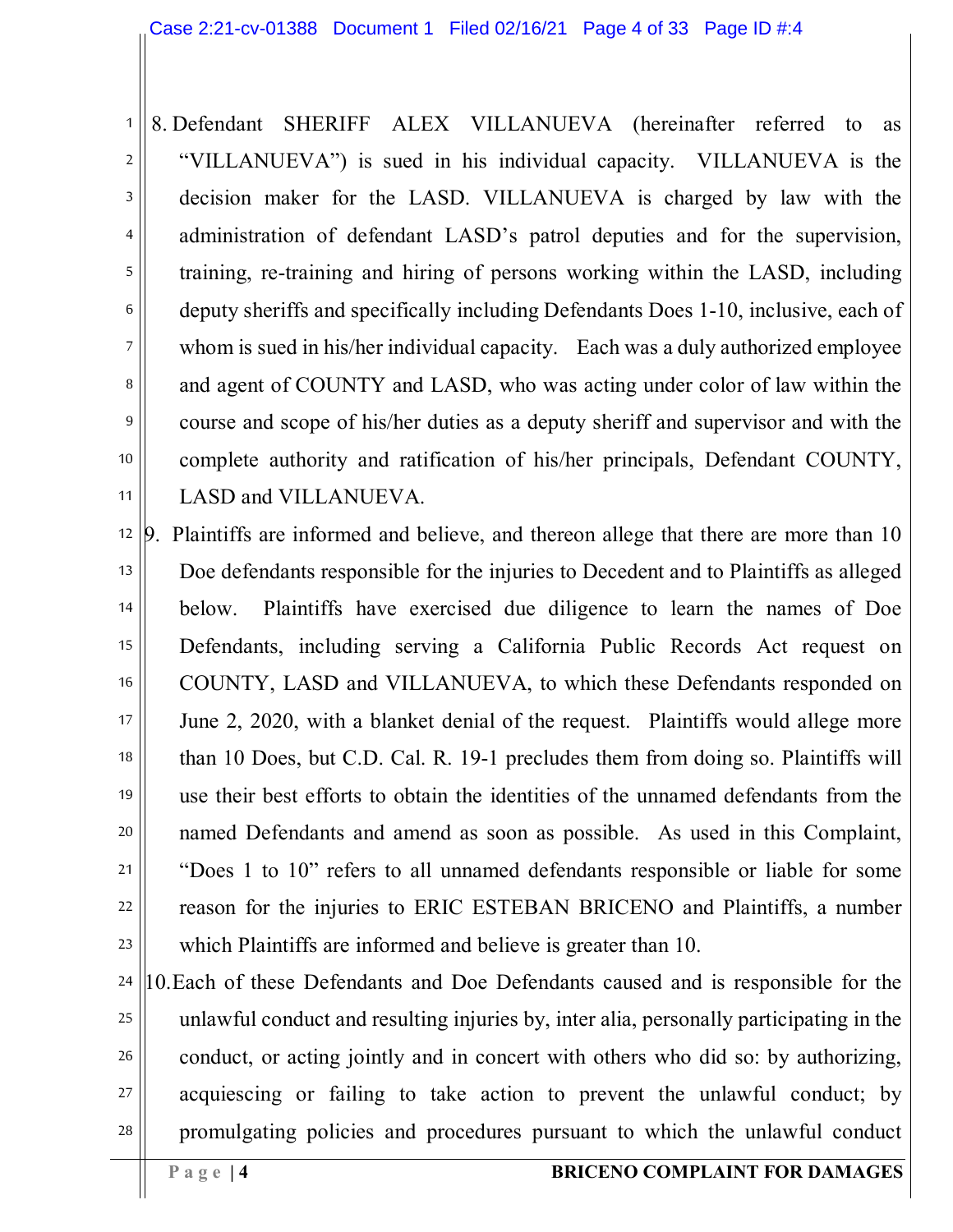occurred; by failing and refusing, with deliberate indifference to the rights of Plaintiffs BLANCA LUISA BRICENO (hereinafter "BLANCA BRICENO or Blanca") and JUAN MANUEL BRICENO (hereinafter "JUAN BRICENO or Juan"), and those of Decedent ERIC ESTEBAN BRICENO (hereinafter "ERIC BRICENO or Eric"), to initiate and maintain adequate supervision and/or training; and by ratifying the unlawful conduct that occurred by Defendants DOES 1-10, inclusive, agents and deputy sheriffs under their direction and control.

11.Whenever and wherever reference is made in this Complaint to any act by a defendant, such allegation and reference shall also be deemed to mean the acts and failures to act of each defendant individually, jointly and severally. They are sued in their individual and official capacities, and in some manner are responsible for the acts and omissions alleged herein. Plaintiffs will ask leave of this Court to amend this Complaint to allege such name and responsibility when that information is ascertained. Each Doe Defendant is the agent of the other defendants.

### **PRELIMINARY ALLEGATIONS**

12.This action is brought under Title 42 U.S.C. § 1983, 1988 based on deprivations of rights guaranteed by the Fourth and Fourteenth Amendments of the United States Constitution, the ADA and related statutes, the general laws of this State, the California Constitution Article I § 13, and the California Government Tort Claims Act. Plaintiffs allege that the conduct of the Defendants and Doe Defendants caused the wrongful death of their son ERIC BRICENO, resulting in pain and suffering and the deprivation of his right to life, and deprived Plaintiffs BLANCA BRICENO and JUAN BRICENO individually of their right to a familial relationship with ERIC BRICENO. Plaintiffs BLANCA BRICENO and JUAN BRICENO were individually deprived of their constitutionally protected rights to be free from false arrest and imprisonment caused by the Defendants' and DOE Defendants' wrongful conduct.

### **FACTUAL ALLEGATIONS COMMON TO ALL CLAIMS**

1

2

3

4

5

6

7

8

9

10

11

12

13

14

15

16

17

18

19

20

21

22

23

24

25

26

27

28

**Page** | 5 **BRICENO COMPLAINT FOR DAMAGES**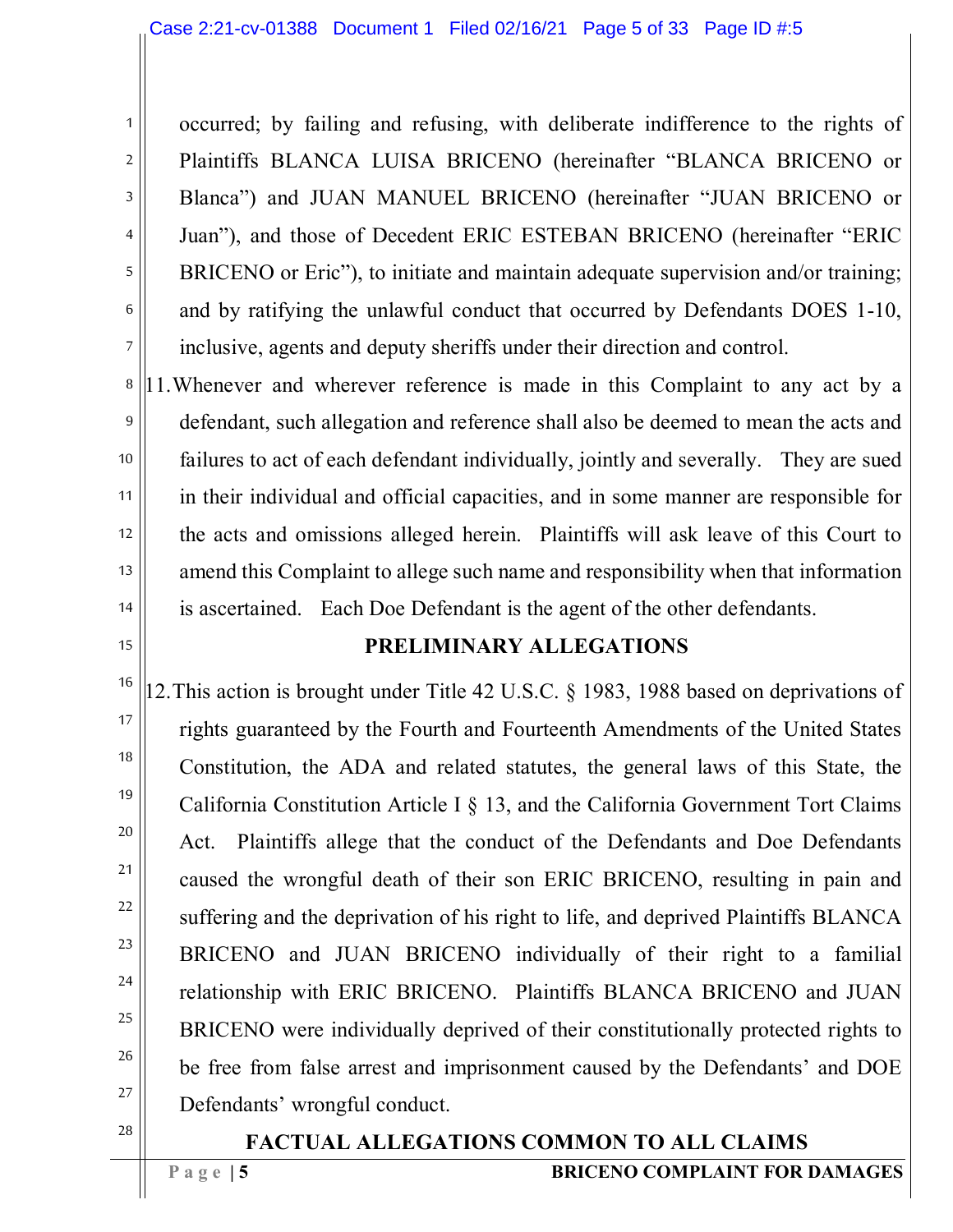1 2 3 4 5 6 7 8 9 10 11 12 13. BLANCA BRICENO and JUAN BRICENO are the parents of mentally-ill Eric Esteban Briceno, who was killed at age 39 by LASD deputies in the family home, located in Maywood, California. The Bricenos were a close, stable, loving family. At some point during high school Eric began displaying symptoms of mental illness and was ultimately diagnosed with mild schizophrenia. Due to his mental disability, Eric received mental health care and treatment as well as SSI payments that were administered for his benefit by his mother Blanca. The parents did their best to obtain appropriate treatment for their son, who continued to reside in the Maywood home, where the family had resided for 40 years. Plaintiffs are informed and believe that at times over the years Eric may have self-medicated to some extent with street drugs, but drug use and possession was not allowed in their home.

13 14 15 16 17 18 19 14. Eric had a reputation in his community for being friendly and helpful. He possessed a good sense of humor and above average intelligence. He was never a threat to harm himself or others, although due to his mental illness there were a few incidents involving physical altercations with his father Juan. The family understood these incidents were manifestation of Eric's mental-health disability and also played a part in their frustration at not being able to obtain the continued mental health care and treatment indicated for Eric.

20 21 22 23 24 25 26 15. After an incident that resulted in an incarceration followed by probation, the court assisted in Eric obtaining regular mental health services through the County Department of Mental Health, assisted by Telecare, a contractor for Los Angeles County. Mental health professionals followed Eric's case and proscribed medications, including a monthly injection administered by a nurse. Plaintiffs insured Eric took his daily oral medications. Like many, however, Eric experienced unpleasant side effects, including frustration and drowsiness.

27

**The Parents' Call for Help.**

28 16. Mid-morning on March 16, 2020, Eric had a mental health relapse, which was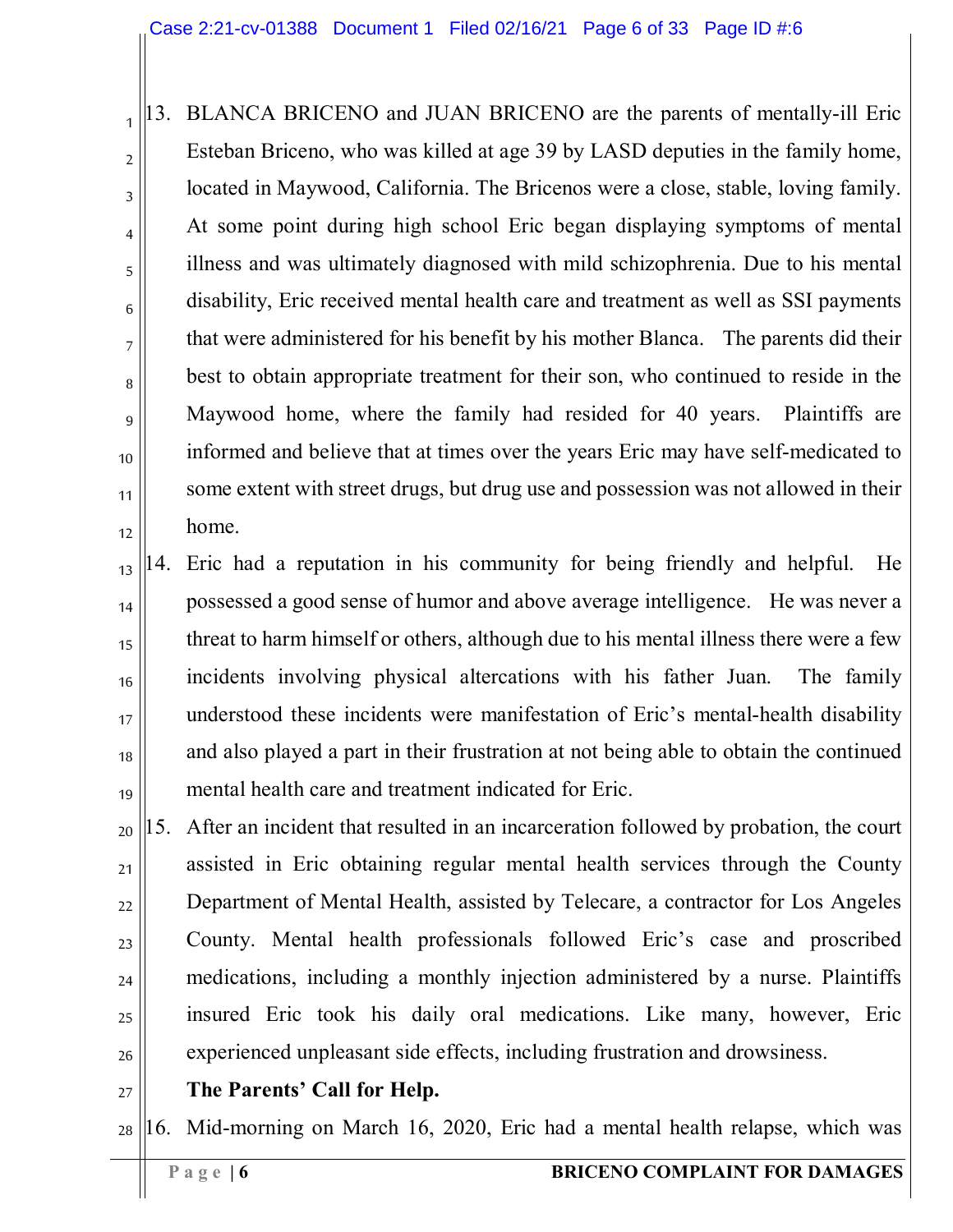manifested with frustration and resulted in a brief, minor altercation with his father. No one was injured. Eric left the home. Following instructions of County mental health providers, the parents called 911 for mental-health help for Eric.

17. Deputy Sheriffs rather than mental health professionals responded, including a uniformed female deputy who seemed to be taking the lead. The parents explained that Eric was on probation and asked about a rehabilitation program through court proceedings. The female deputy appeared agitated. "Why is he here? You should throw him in the street," she told the parents. Blanca Briceno patiently explained that Eric was her son and lived in their home, and that she had called because they wanted him to be helped. Juan Briceno inquired if the deputies were going to wait for Eric to return. A deputy stated, "No, why don't you throw him out to the street, we have other things to do." Nevertheless, as they were leaving the deputies instructed the parents to call when Eric returned home.

14 15 16 17 18. Juan Briceno called a social worker, explaining that he had called 911 to see if they would help get court ordered rehabilitation and placement for Eric. The social worker agreed that Eric needed in-patient treatment and explained that Eric could get court mandated rehabilitation through the jail system.

18 19 20 21 22 23 24 25 19. After Eric returned home mid-afternoon, Juan called 911, following the recommendation of the social worker and as instructed by the deputies. Asked whether Eric was armed or being violent, Juan answered "no" to both questions. Blanca met several deputies at the front door, including the female who had been there earlier. Blanca said she did not want deputies in the house and did not want them to go into Eric's room. She told them that she would bring Eric outside to them, assuring the deputies that he always obeyed her. One deputy said to another, "This is Eric Briceno," a second deputy added, "good guy."

**Doe Deputies' Warrantless Entry, Search and Killing of Eric Briceno.**

27 28 20. The deputies insisted, "We're going in" and they brushed Blanca aside as they all walked into the home. Blanca followed the group of deputies to Eric's small

1

2

3

4

5

6

7

8

9

10

11

12

13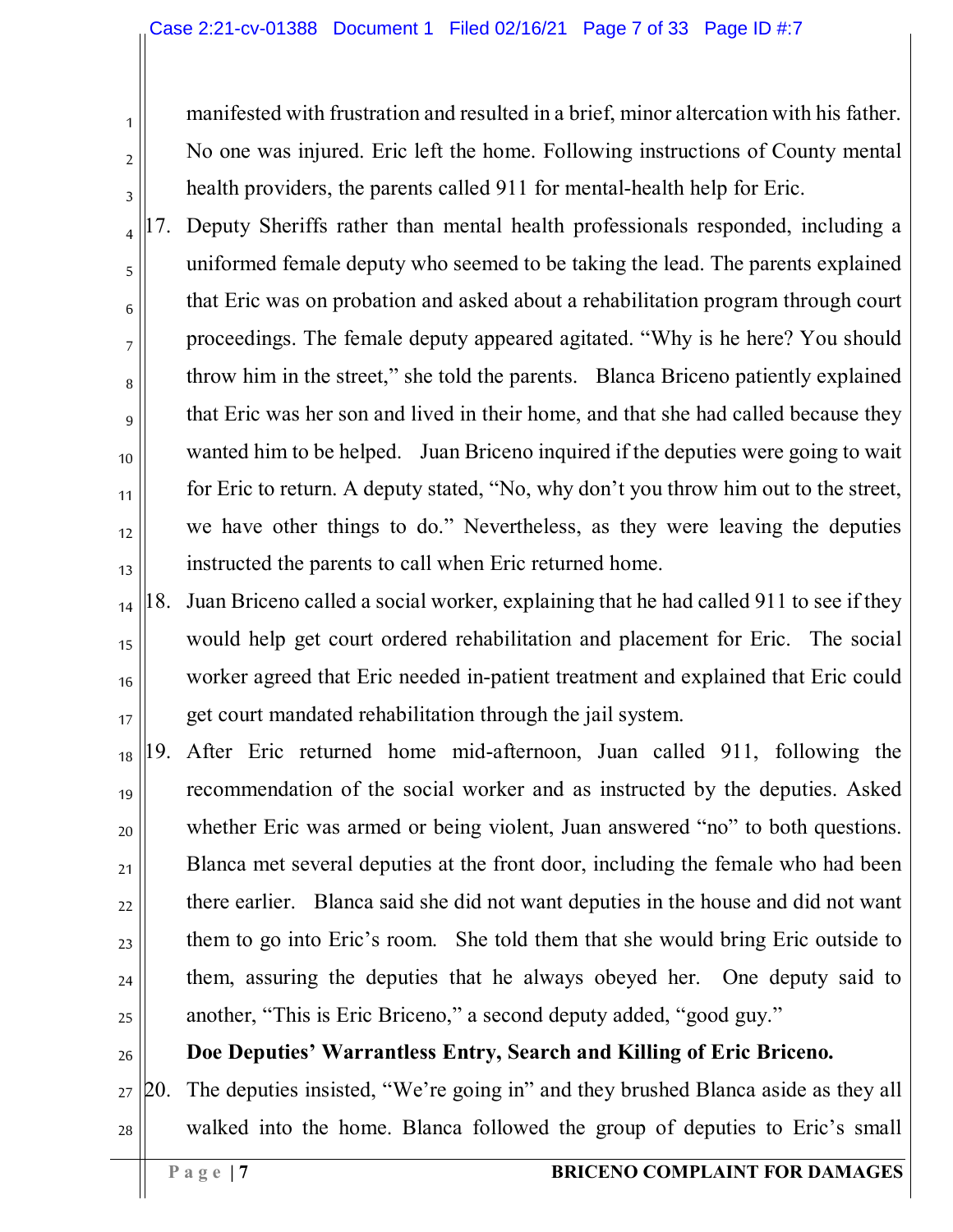#### Case 2:21-cv-01388 Document 1 Filed 02/16/21 Page 8 of 33 Page ID #:8

2 3

4

5

6

7

8

9

1

bedroom, where he was lying face down on his bed apparently sleeping. The deputies entered his bedroom without knocking or announcing themselves.

21. Eric, was startled, stood up and said "What, what?" He looked frightened. He extended his hands at waist level away from his body, with open palms, fingers spread apart. He said "Mom, they're going to kill me with that Taser!" Blanca looked at the female deputy and saw a Taser pointed at Eric. Blanca kept talking, trying to calm Eric. The female deputy yelled at Blanca, "Get out of here!" Blanca responded, "No I'm not moving, I don't want anything to happen." Blanca repeated, "I'm not moving," and "I don't want anything to happen."

10 11 12 13 14 15 16 17 18 19 22. Blanca was pushed out of the bedroom. Without justification the deputies beat and tasered Eric. Blanca returned to the bedroom door where she saw several male deputies on top of Eric, either kneeling on his back or hitting him with batons as the female deputy tasered him. Eric, in a muffled voice repeated, "I can't breathe, I can't breathe." A deputy discharged pepper spray in the room, which caused everyone to cough. Blanca kept yelling, "Don't hit him!" and cried out, "Why are you hitting him?" "Stop hitting him." "Don't hit him anymore." She called out to Juan, "Me Lo están matando!" ("They're killing him!") A Doe Deputy Defendant pushed Blanca into a cabinet, breaking the cabinet door and physically injuring her arm and leg.

20

### **False Arrest and False Imprisonment of Juan Briceno.**

21 22 23 24 23. Another deputy ordered Juan to go outside. Juan watched multiple deputies coming in and out of their home as a helicopter circled overhead. Doe Defendant Deputies then, without explanation, detained Juan and ordered him into the back seat of a police car, although he had committed no crime.

25 26 27 28 24.Blanca remained in the house, where she watched as deputies dragged her motionless son Eric out of the bedroom into a vestibule by the living room. Los Angeles Fire Department paramedics reached Eric about 4:00 p.m. According to their EMS report, Eric was "face down with handcuffs, blue face with swelling and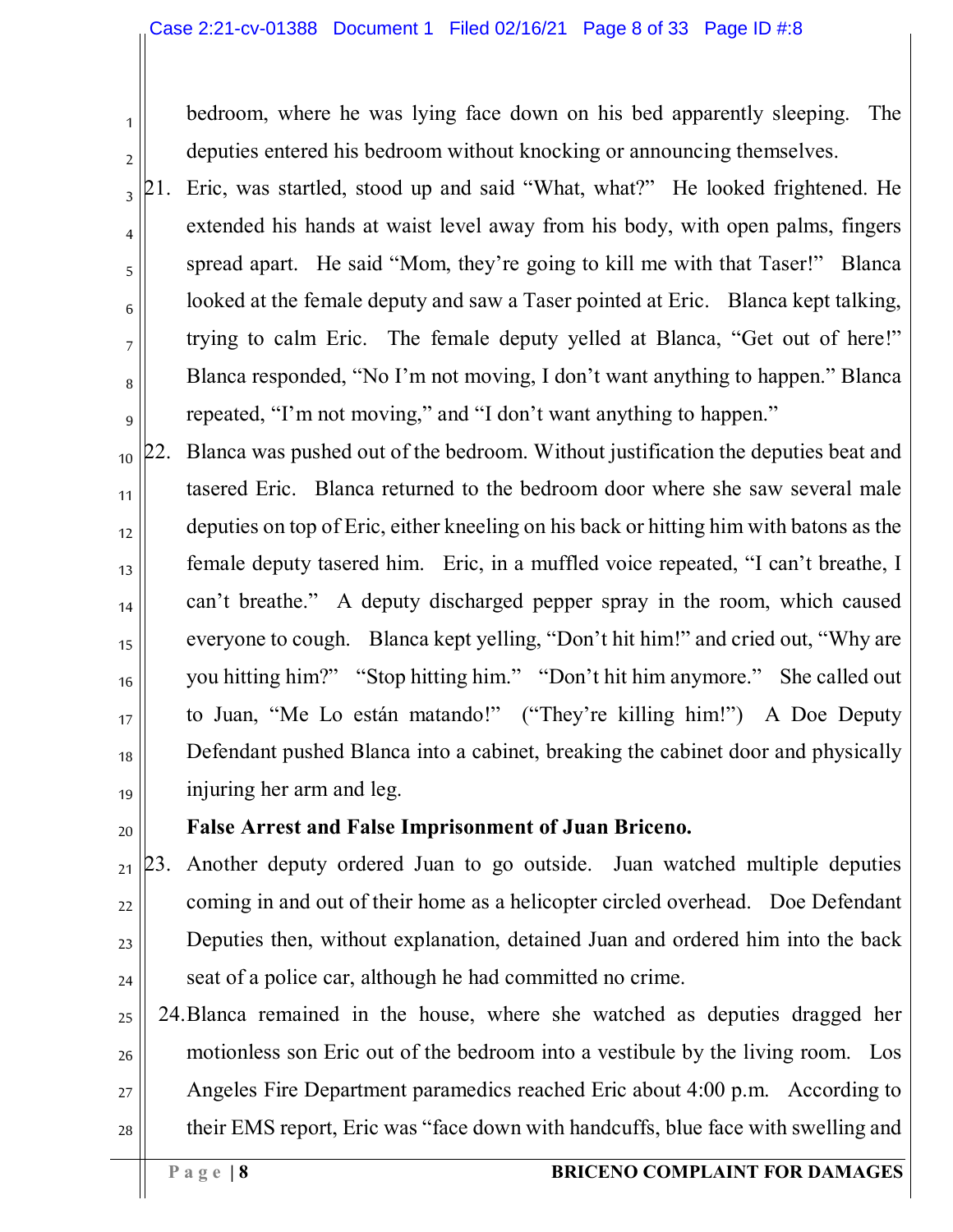bruising to right eye." Eric had been "tased several times by LASD, also pepper sprayed." The deputies did not initiate CPR although Eric had no pulse and was not breathing. His heart rhythm was "PEA," a symptom of asphyxiation. The paramedics initiated CPR, at one point generating enough electrical activity to warrant two defibrillation shocks, but they could not restore his spontaneous rhythm. The paramedics attributed the cardiac arrest to "trauma."

**The Handcuffing, False Arrest and False Imprisonment of Blanca Briceno.**

25. Blanca overheard a paramedic shout, "There's no pulse!" She screamed, "Eric, please wake up, please wake up!" Then she shouted, "He's dead!" Anguished and shocked, Blanca ran outside looking for her husband Juan. There were many deputies and other people in her front yard. She finally found Juan locked inside one of the many patrol cars. A deputy ordered her, "You cannot talk or get near him. Just get away!" Blanca pleaded, "He needs to go inside and see his son; he's dead!" Juan, from inside the car said, "I need to be with my son." The deputy responded, "No you can't."

16 17 18 19 20 21 22 23 24 25 26. A Doe Defendant Deputy seized and handcuffed Blanca and locked her in a different patrol car, telling her, "You have to get out of here." She implored the deputy, "Please let me out! Please let me out!" The deputy refused. Blanca and Juan watched helplessly as Eric's lifeless body was taken out of their home and loaded onto an ambulance. As a paramedic passed by her window, Blanca asked him, "How's Eric?" The paramedic stopped and said, "His heart stopped. We're going to take him to the hospital and give him CPR." Blanca asked a deputy for her mobile phone. He told her "No. You cannot speak to anyone." She was barefoot, but not allowed to get her shoes. Blanca and Juan were transported by separate L.A. Sheriff cars to the LASD Station and isolated.

26 27 28 27. Eric was taken to the emergency room at Saint Frances Medical Center. According to the medical chart, the LASD reported Eric was tasered seven times. Eric had "moderate head trauma with asymmetric pupils." Eric was pronounced dead at

1

2

3

4

5

6

7

8

9

10

11

12

13

14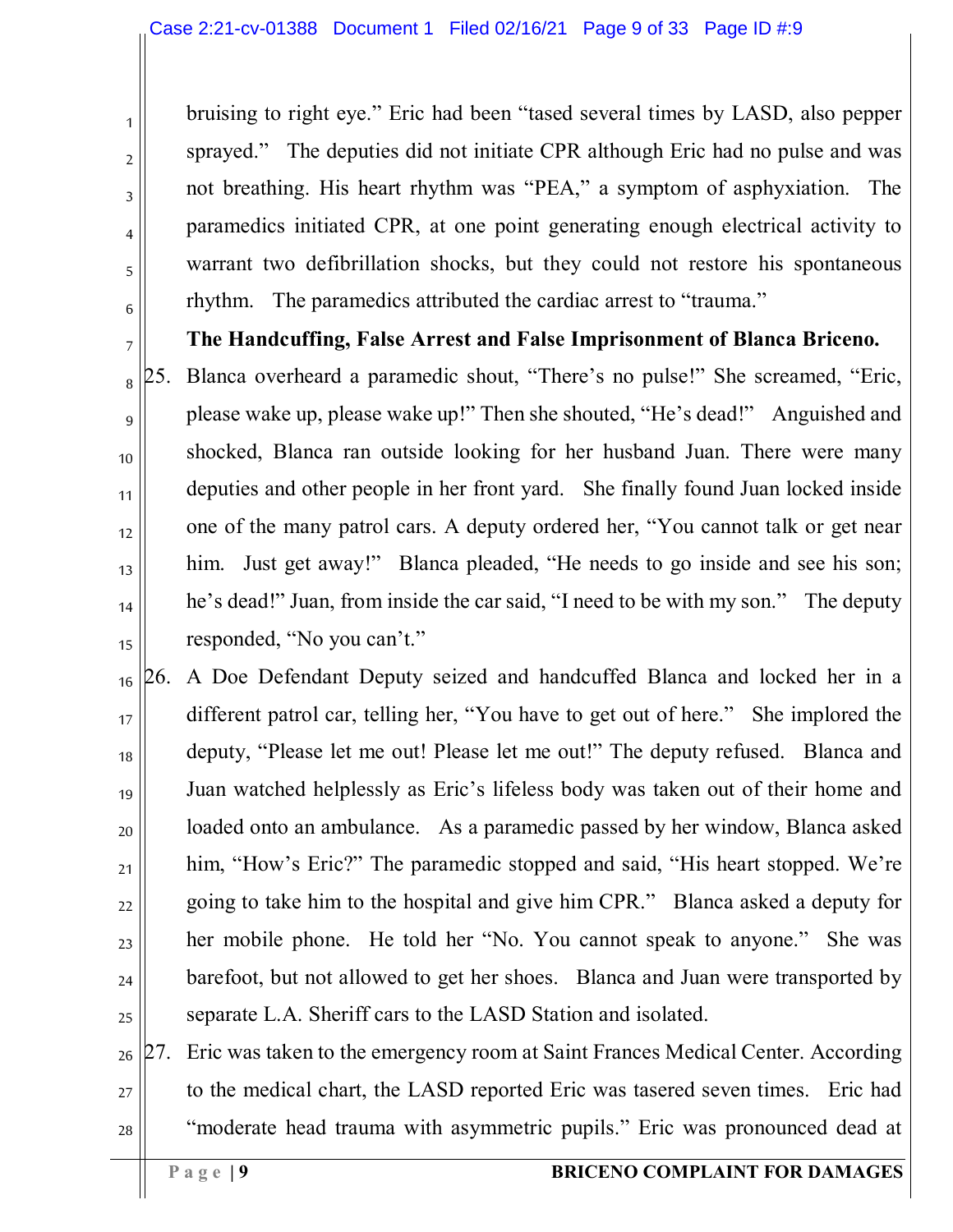4:55 p.m., within seven minutes of his arrival at the hospital. The preliminary diagnosis included "taser associated medical arrest," along with possible head trauma and substance abuse. At 5:45 p.m., the emergency room staff informed Eric's older brother John of the death, telling him that Eric had been tasered and beaten to death. Eric's parents, Blanca and Juan, were not present because they were still under arrest by the LASD.

## **The Excessive Use Of Force Is Documented In The Autopsy.**

28. Eric Briceno suffered a horrific beating, strangulation and multiple blister producing Taser discharges, summarized in the first pages of the autopsy report. The medical examiner found multiple blunt force injuries:

(A) Blunt Head and Neck trauma: lacerations to the right eye, lacerations to the bridge of the nose, contusion to the right eye and contusions to the left forehead; (B) Subcutaneous hemorrhage to the right frontal, right parietal, right occipital, left parietal and left occipital scalp; (C) Fractures to the left hyoid bone; (D) Hemorrhage to the left thyroid cartilage: petechial hemorrhages, bilateral conjunctivae; (E) Lacerations to the upper and lower lips; (F) Contusions to the left hand, ankle, right lower leg; (G) Multiple contusions of the back; and, (H) Abrasions of the right wrist. (Autopsy, p. 1.)

18 19 20 21 29. The Medical Examiner also found injuries caused by "conductive energy devices" (albeit, Taser) consisting of (A) multiple abrasions and pale blister like lesions of the back; and (B) punctures on the right flank. These injuries are partially described as follows:

On the left upper back, there are eight separate 1/8-inch round-to-oval, pale, blistered lesions with surrounding contusions; on the right upper back are a set of four 1/8-inch pale blistered oval lesions arranged in a square pattern, approximately 1 inch apart. Examination of the mid lower back reveals another set of four 1/8-inch pale blistered oval lesions also one inch apart. Examination of the right and left buttocks reveal four separate 1/4-inch lineal pale-red abrasions arranged in a square or diamond like pattern. (Autopsy, pp. 2-4.)

27 28

1

2

3

4

5

6

7

8

9

10

11

12

13

14

15

16

17

22

23

24

25

26

**The Continued False Arrest and Detention of Blanca and Juan**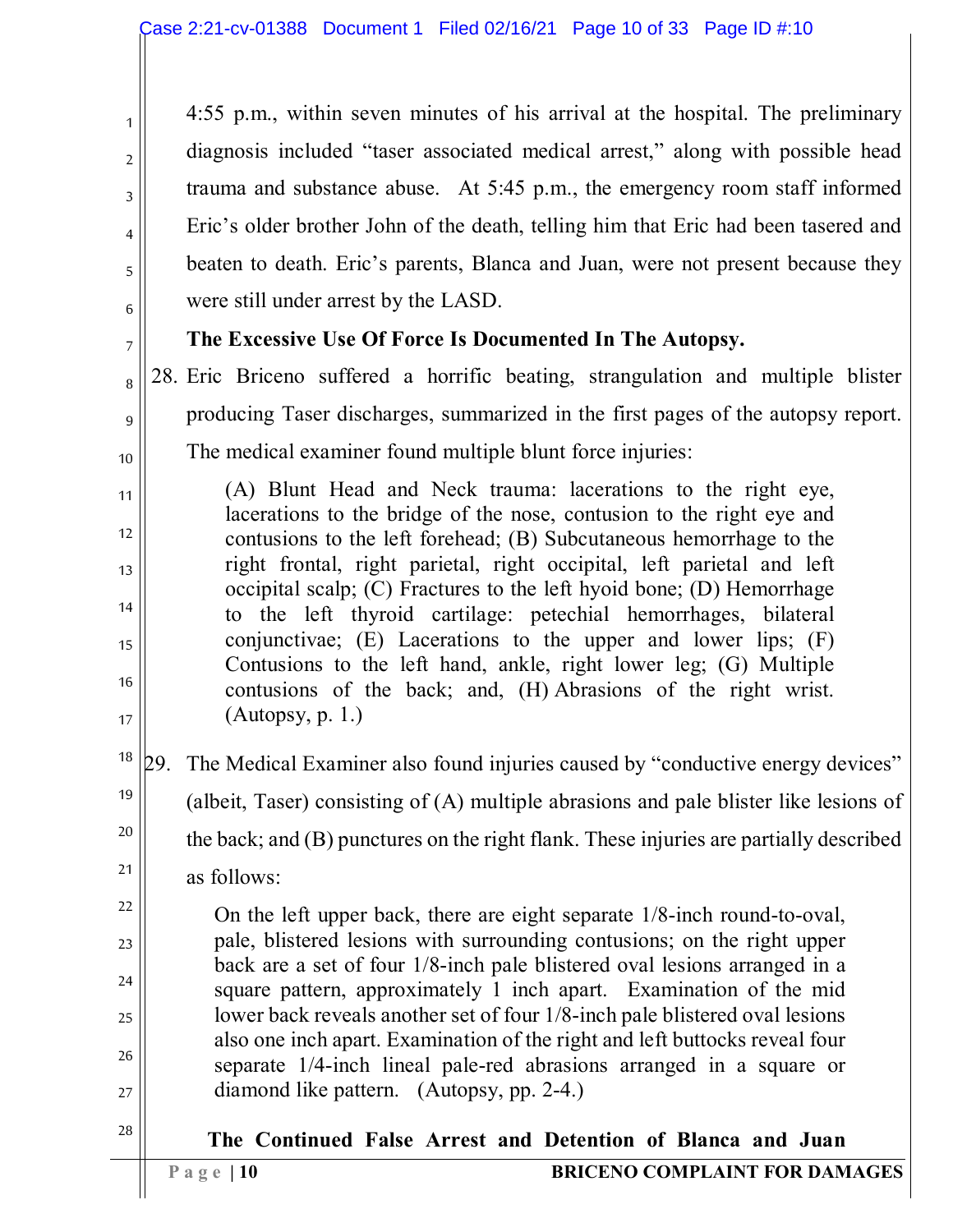#### 1 **Briceno.**

2 3 4 5 6 7 8 9 10 30. For about five hours Blanca and Juan remained under arrest and in custody at the LASD's East Los Angeles substation. During this time they implored deputies that they needed to go to the hospital and to talk to each other. They were not allowed to speak to each other, Blanca was not provided access to needed and requested medical care; they could not leave or contact anybody, including their other children. Blanca experienced symptoms of hypertension and complained that she was sick and suffering from high blood pressure and asked to leave to go to the hospital. She pleaded with the deputies "I'm sick; I'm feeling sick and I want to leave."

#### 11 12 **The Excessive Warrantless Search of the Briceno Home, Property and Vehicle.**

13 14 15 16 17 18 19 20 21 31. Many hours later, Blanca and Juan were finally released from custody, in shock and distressed beyond words by the events of the day. At their home they were further shocked to be denied entry because Defendants and their superiors were searching their home without a warrant. After falsely arresting and imprisoning Blanca and Juan Briceno, Doe Defendant deputies and their superiors remained behind at the Briceno home, ransacking their personal property, tearing a bed mattress open, searching drawers and rooms throughout the house, including ransacking Eric's vehicle and interfering with the Briceno's tenants' private living quarters located behind their house.

### **FIRST CLAIM**

### **Excessive Force, Denial of Medical Care, False Arrest and Detention Warrantless Entry into Home, and Excessive Warrantless Search of the Briceno Home, Vehicle and Property (42 U.S.C. § 1983 against Does 1-10)**

26 27 32. Plaintiffs refer to all paragraphs of this Complaint and incorporate them by reference as though fully set forth herein.

28 33. As set forth above, Plaintiffs and Decedent were subjected to deprivation of rights

22

23

24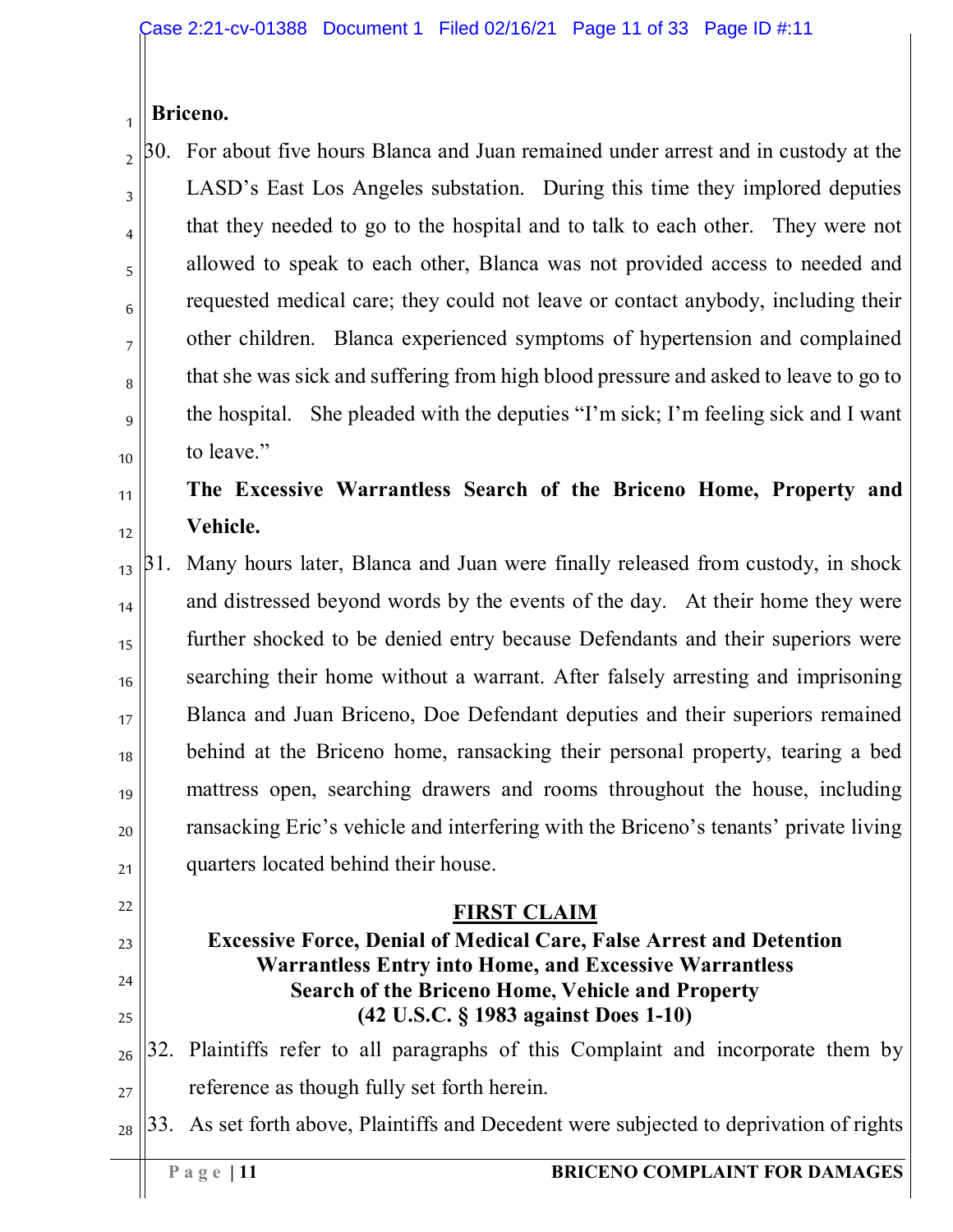#### Case 2:21-cv-01388 Document 1 Filed 02/16/21 Page 12 of 33 Page ID #:12

by Defendants and Does 1-10 acting under color of state law including, but are not limited to, rights, privileges and immunities secured to Plaintiffs and Decedent by the Constitution and laws of the United States, and particularly:

- a. The rights of THE ESTATE OF ERIC ESTEBAN BRICENO to be free from excessive force; the right to timely medical treatment; the right to be free from the reckless disregard of his serious medical and mental health needs, and to be free from objective and subjective deliberate indifference, all of which caused Decedent great bodily harm, physical and emotional pain and suffering and death in violation of his rights protected under the Fourth and Fourteenth Amendments. The rights of ERIC BRICENO to be free from a warrantless entry, search and seizure in violation of his rights protected under the Fourth Amendment.
- b. The rights of BLANCA BRICENO to be free from excessive warrantless entry, search and seizure and destruction of her home, property and vehicle in violation of her rights protected under the Fourth Amendment; her right to be free from excessive use of force; her right to be free from false arrest and false imprisonment; BLANCA BRICENO's right to be free from the objective and subjective deliberate indifference to her serious but treatable medical condition and injuries and her need to access to medical care in violation of her rights protected by the Fourteenth Amendment.
- c. The rights of JUAN BRICENO to be free from an excessive warrantless search of his home, property and vehicle in violation of his rights protected under the Fourth Amendment; his right to be free from excessive use of force; his right to be free from false arrest and false imprisonment, in violation of his rights protected by the Fourteenth Amendment.
- 25 26 27 28 34. As a result of Doe Defendants' wrongful conduct, they caused and are liable for the injuries and losses suffered by ERIC BRICENO, BLANCA BRICENO and JUAN BRICENO, either because they were integral participants in the wrongful conduct or because they failed to intervene to prevent these violations by integral

1

2

3

4

5

6

7

8

9

10

11

12

13

14

15

16

17

18

19

20

21

22

23

24

#### **Page** | 12 **BRICENO COMPLAINT FOR DAMAGES**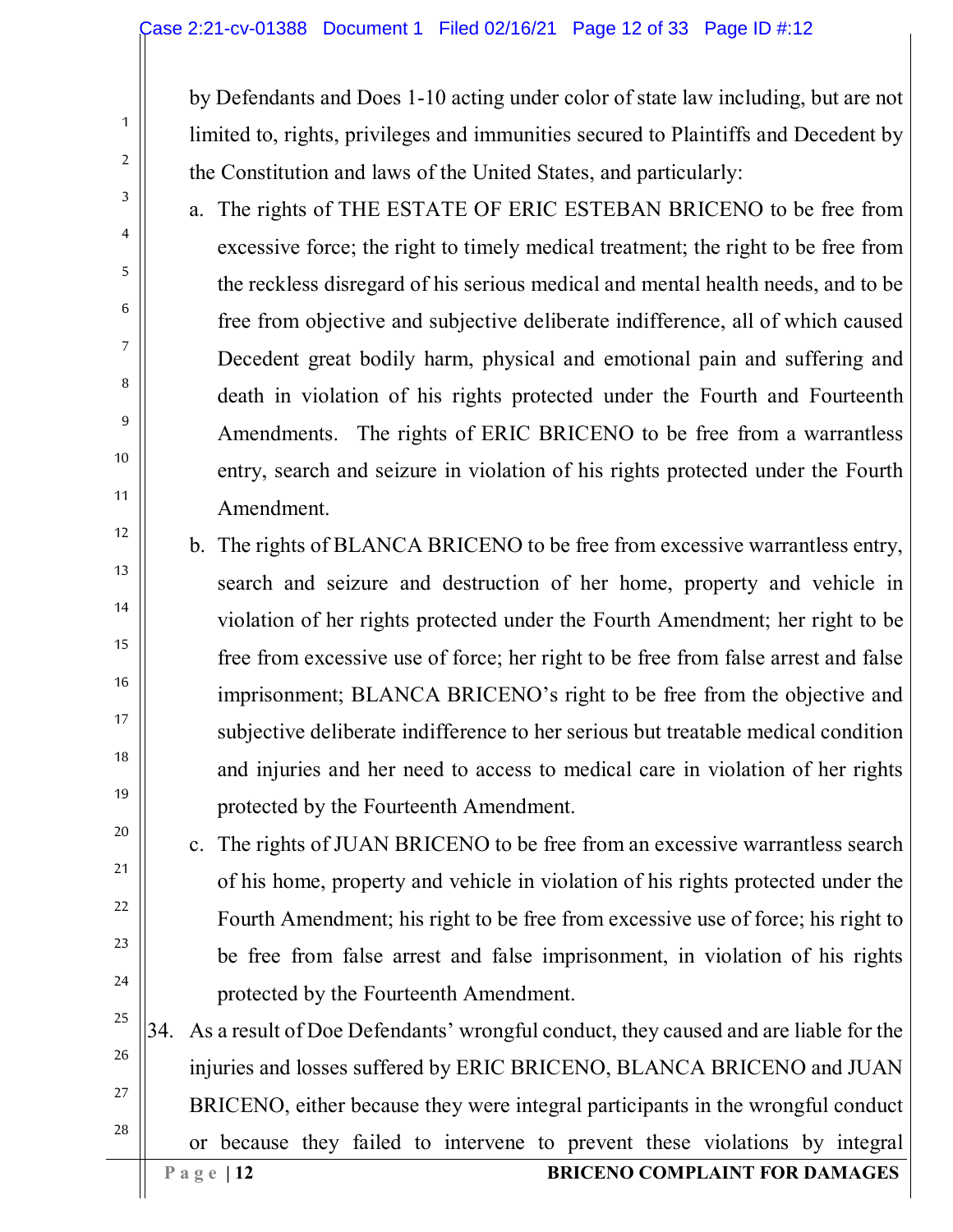|                |     | participants. As such they are a legal cause and are liable for Plaintiffs' damages    |
|----------------|-----|----------------------------------------------------------------------------------------|
| 1              |     | for costs of ambulance, hospital care and funeral and burial costs as allowable        |
| $\overline{2}$ |     | pursuant to federal law in an amount according to proof; along with general            |
| 3              |     | damages for pain and suffering, severe emotional distress and the loss of              |
| 4              |     | companionship and other wrongful death damages.                                        |
| 5              | 35. | By virtue of the provisions of 42 U.S.C. § Section 1988, Plaintiffs are entitled to an |
| 6              |     | award of reasonable attorneys' fees and expenses according to proof.                   |
| 7              | 36. | The conduct of Defendants and Does 1-10 were willful, wanton and malicious with        |
| 8              |     | reckless disregard to the constitutional rights and safety of ERIC BRICENO,            |
| 9              |     | BLANCA BRICENO and JUAN BRICENO. Accordingly, punitive and exemplary                   |
| 10             |     | damages under federal standards should be assessed against these Defendants.           |
| 11             |     | <b>SECOND CLAIM</b>                                                                    |
| 12             |     | <b>FOR VIOLATION OF SUBSTANTIVE DUE PROCESS</b>                                        |
| 13             |     | (42U.S.C. § 1983 against all Defendants and Doe Defendants)                            |
| 14             | 37. | Plaintiffs refer all paragraphs of this Complaint and incorporate them by reference    |
| 15             |     | as though fully set forth herein.                                                      |
| 16             | 38. | Plaintiffs BLANCA BRICENO and JUAN BRICENO, as the parents of Decedent                 |
| 17             |     | ERIC BRICENO, had a cognizable interest under the Due Process Clause of the            |
| 18             |     | Fourteenth Amendment of the United States Constitution to be free from state           |
| 19             |     | actions that deprive them life, liberty, or property in such a manner as to shock the  |
| 20             |     | conscience by being deliberately indifferent to their constitutional rights and those  |
| 21             |     | of ERIC BRICENO and/or by acting with a purpose to harm unrelated to any               |
| 22             |     | legitimate law enforcement objective, including but not limited to unwarranted         |
| 23             |     | state interference in Plaintiffs' familial relationship with their son, Decedent ERIC  |
| 24             |     | BRICENO.                                                                               |
| 25             | 39. | Decedent ERIC BRICENO had a cognizable interest under the Due Process Clause           |
| 26             |     | of the Fourteenth Amendment of the United States Constitution to be free from          |
| 27             |     | state actions that would deprive him of life, liberty, or property in such a manner as |
| 28             |     | to shock the conscience by being deliberately indifferent to the constitutional        |
|                |     | <b>BRICENO COMPLAINT FOR DAMAGES</b><br>Page $ 13$                                     |

 $\parallel$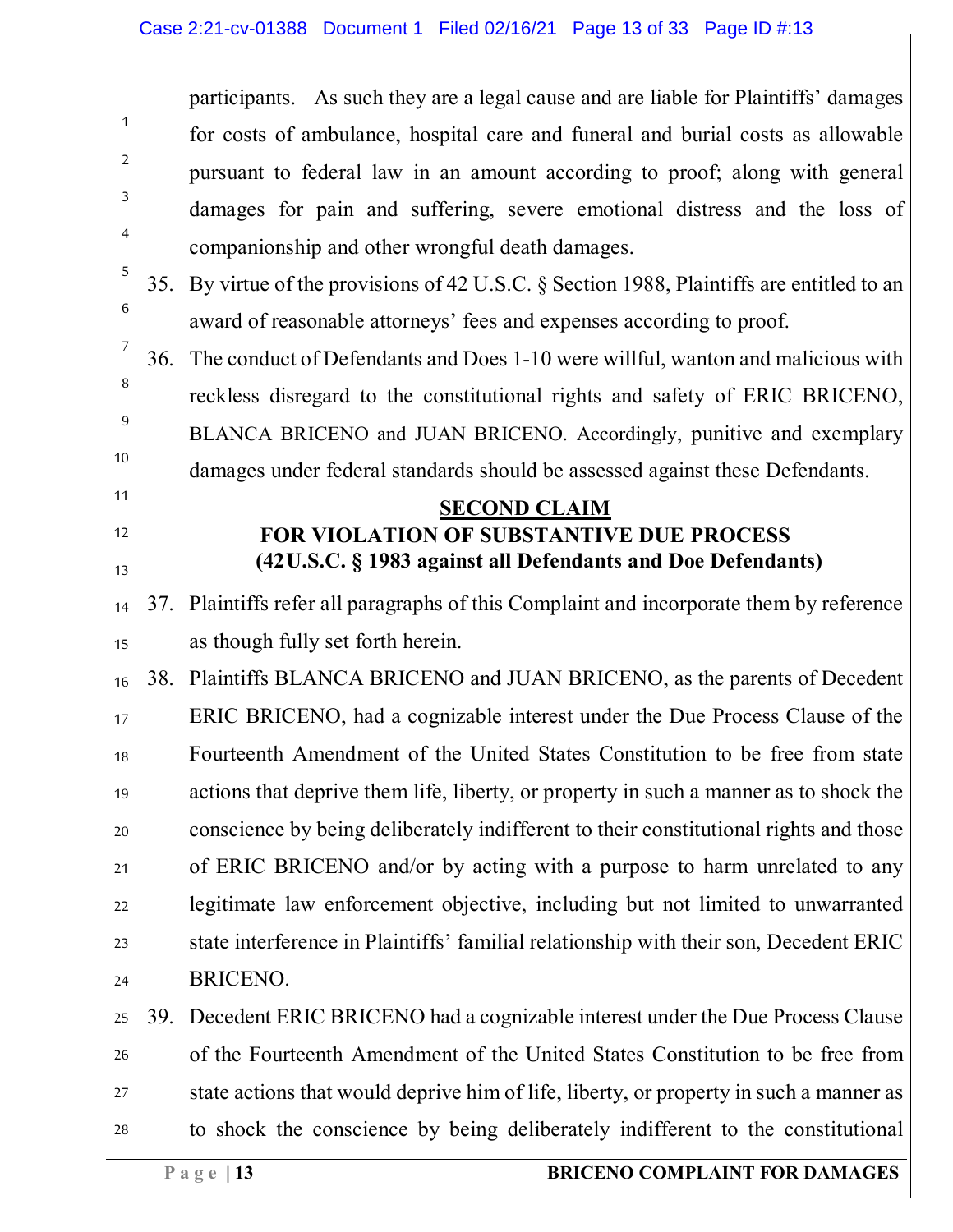rights of the DECEDENT and/or by using deadly force after time to deliberate with a purpose to harm unrelated to any legitimate law enforcement objective.

- 2 3 4 5 6 40. Cal. Civ. Proc. Code § 377.30 provides that a cause of action that survives the death of the person entitled to commence an action or proceeding passes to the decedent's successor in interest, subject to provisions in the Probate Code, and may be commenced by the decedent's personal representative or, if none, by the decedent's successor in interest.
- 7 8 9 10 41. The Estate of ERIC BRICENO and both successors in interest bring this action as a survival action and claim that the wrongful conduct of each defendant caused ERIC BRICENO's pain and suffering prior to his death and for loss of ERIC BRICENO's enjoyment of life's activities.
- 11 12 13 14 15 42. The aforementioned actions of Defendants and Does 1-10, inclusive, along with other undiscovered conduct, violated the Due Process Clause of the Fourteenth Amendment, shocked the conscience, and interfered with the familial relationship of DECEDENT and Plaintiffs in violation of 42 U.S.C. Section 1983 in violation of the constitutional rights of DECEDENT and Plaintiffs.
- 16 17 18 19 20 21 43. As a direct and proximate result of the actions of Defendants and Does 1-10, Plaintiffs BLANCA BRICENO and JUAN BRICENO suffered the loss of their beloved son, ERIC BRICENO, including damages for the loss of his love, relationship, companionship, comfort, care, assistance, protection, affection, society, moral support; loss of gifts and benefits; and hospital, funeral and burial expenses.
- 22 23 24 25 26 27 28 44. As a direct and proximate result of the actions of Defendants and Does 1-10, Plaintiffs BLANCA BRICENO, on behalf of the ESTATE OF ERIC ESTEBAN BRICENO, and jointly with JUAN BRICENO as his successors in interest, also claim as damages the loss of the value and enjoyment of the life of ERIC BRICENO to himself in that his life was cut short by Defendants. ERIC BRICENO was an otherwise physically healthy 39-year-old man who had approximately 32 years of remaining life expectancy at the time of his death.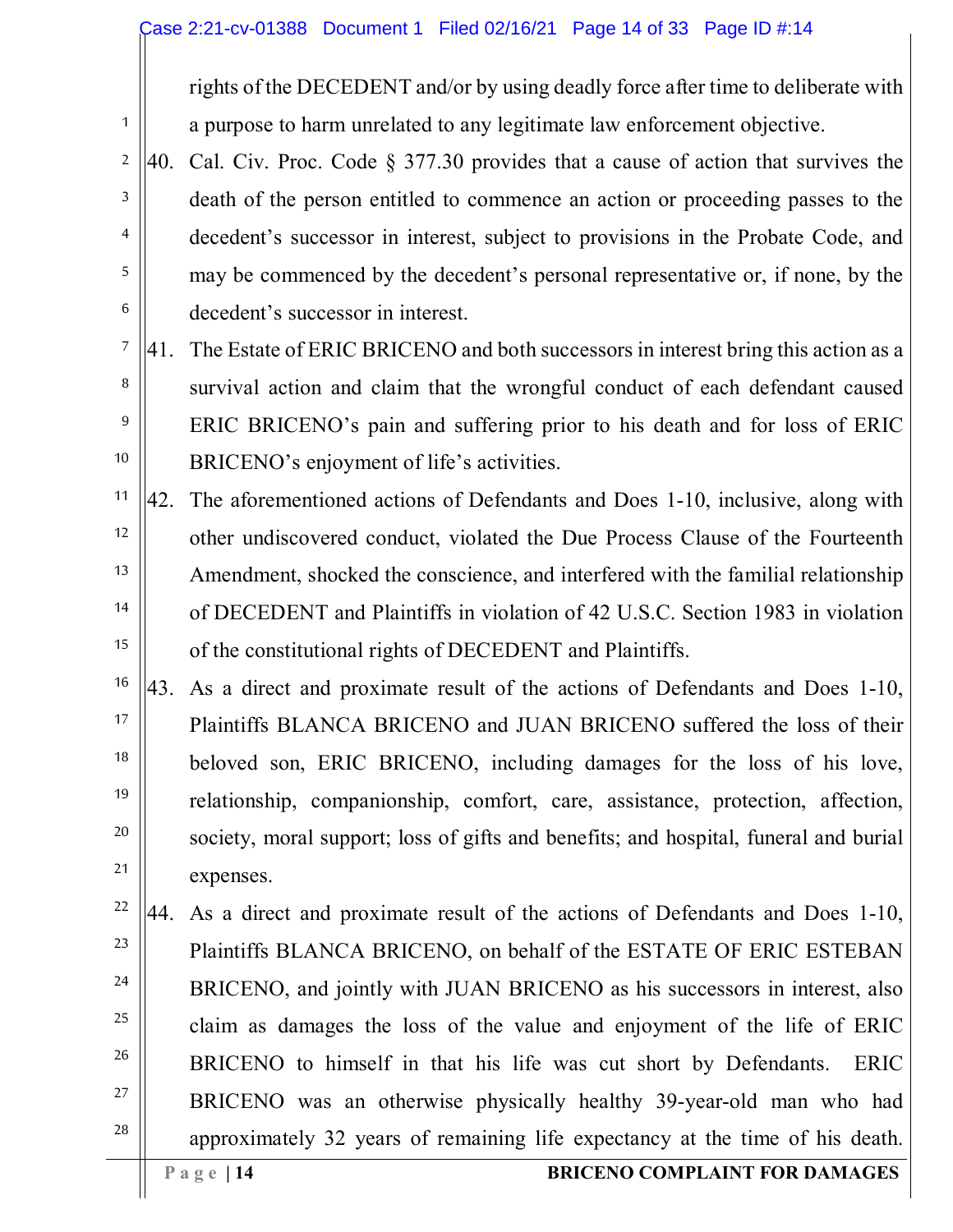Plaintiffs BLANCA BRICENO and JUAN BRICENO by this action, further claim all of Plaintiffs' attorneys' fees and costs incurred and to be incurred in Plaintiffs presenting, maintaining and prosecuting this action under 42 U.S.C. Section 1988.

45. The conduct of Defendants and Does 1-10, inclusive, was willful, wanton, malicious, and done with reckless disregard for the rights and safety of DECEDENT and Plaintiffs and therefore warrants the imposition of exemplary and punitive damages as to Does 1-10, inclusive.

### **THIRD CLAIM Supervisor Liability Causing Constitutional Violations (Against Defendant VILLANUEVA and Does 1-10)**

46. Plaintiffs refer all paragraphs of this Complaint and incorporate them by reference as though fully set forth herein.

47. Plaintiffs are informed and believe and thereon allege that the acts and failures to act of Defendants VILLANUEVA and supervisor Does 1-10 deprived Plaintiffs and Decedent of their particular rights under the United States Constitution as alleged above in each of the following respects: (1) the supervisory defendants directed their subordinates in the acts and failures to act that deprived Plaintiffs and Decedent of these rights; (2) the supervisory defendants set in motion a series of acts by their subordinates, and knowingly refused to terminate a series of acts by their subordinates, that they knew or reasonably should have known would cause the subordinates to deprive Plaintiffs and Decedent of these rights. The supervisory defendants knew that their subordinates were engaging in these acts and knew or reasonably should have known that the subordinates' conduct would deprive Plaintiffs and Decedent of these rights; and the supervisory defendants failed to act to prevent their subordinates from engaging in such conduct. The supervisory defendants disregarded the known or obvious consequences that their particular training deficiencies and omissions would cause their subordinates to violate Plaintiffs' and Decedent's constitutional rights; and those deficiencies and omissions actually caused their subordinates to deprive Plaintiffs and Decedent of

1

2

3

4

5

6

7

8

9

10

11

12

13

14

15

16

17

18

19

20

21

22

23

24

25

26

27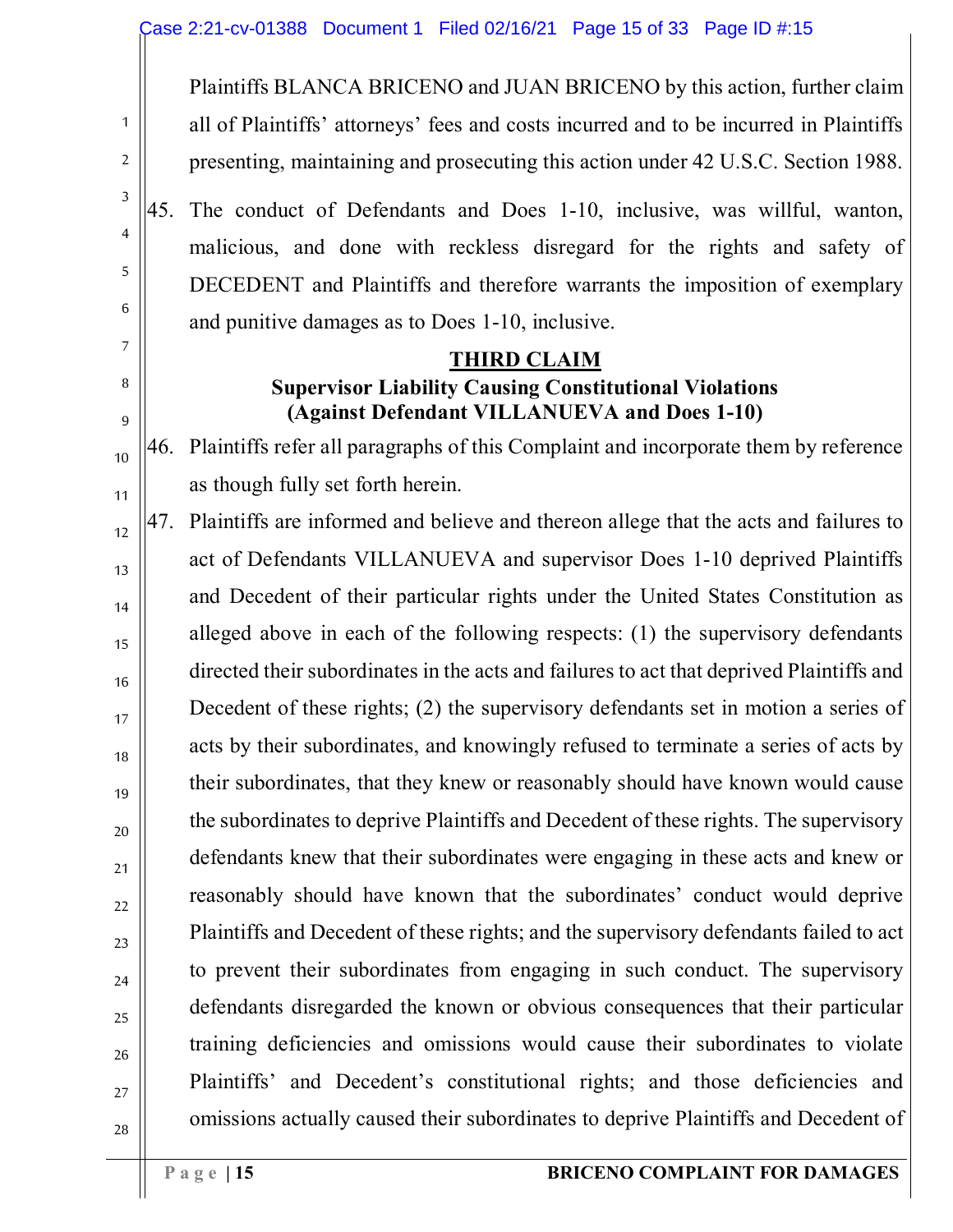their constitutional rights. The supervisory defendant engaged in conduct that showed a reckless or callous indifference to the deprivation by their subordinates of the rights of others, and the supervisory defendants' conduct was so closely related to the deprivation of Decedent's and Plaintiffs' rights as to be the moving force that caused the ultimate injuries to Decedent and to Plaintiffs.

48. The supervisory defendants knew, or in the exercise of reasonable care, should have known of the history, propensity, custom and pattern, prior to and after the time of the use of excessive force upon ERIC BRICENO, and the abuse and false arrests of BLANCA BRICENO and JUAN BRICENO as alleged herein for deputies of LASD, including, but not limited to Does 1-10, to use excessive force, use unreasonable police tactics which lead to the unnecessary and unreasonable use of excessive force, and to use unreasonable, out-of-policy or unconstitutional police tactics including false arrests and imprisonments to investigate police use of force incidents.

49. Defendant, VILLANUEVA and supervisors Does 1-10 knew, or in the exercise of reasonable care, should have known that LASD employees were responsible for a higher number of deaths during arrests in comparison to other county departments in California in recent years. According to Campaign Zero-Police Scorecard, California, Los Angeles County Sheriff's Department (see https://policescorecard.org/?sheriff=los-angeles) from 2016 to 2018 rated the fifty-seventh worse Sheriff's Department out of 58 California counties based upon multiple factors:

- **142 deadly force incidents:** Based on population, a Black person was 4.5 times as likely and a Latinx person was 2.4 times as likely to have deadly force used on them than a White person in Los Angeles from 2016-18.
	- **2,734 civilian complaints of police misconduct:** only one in every 80 complaints were ruled in favor of civilians from 2016-18.
- **Deadly Force:** 77 Shootings and 65 other deaths or serious injuries, 142 total, which works out to almost 14 out of every 10,000 arrests. The LASD used More Deadly Force per Arrest than 86% of Departments.
	- **Police Shootings Where Police Did Not Attempt Non-Lethal Force**

1

2

3

4

5

6

7

8

9

10

11

12

13

14

15

16

17

18

19

20

21

22

23

24

25

26

27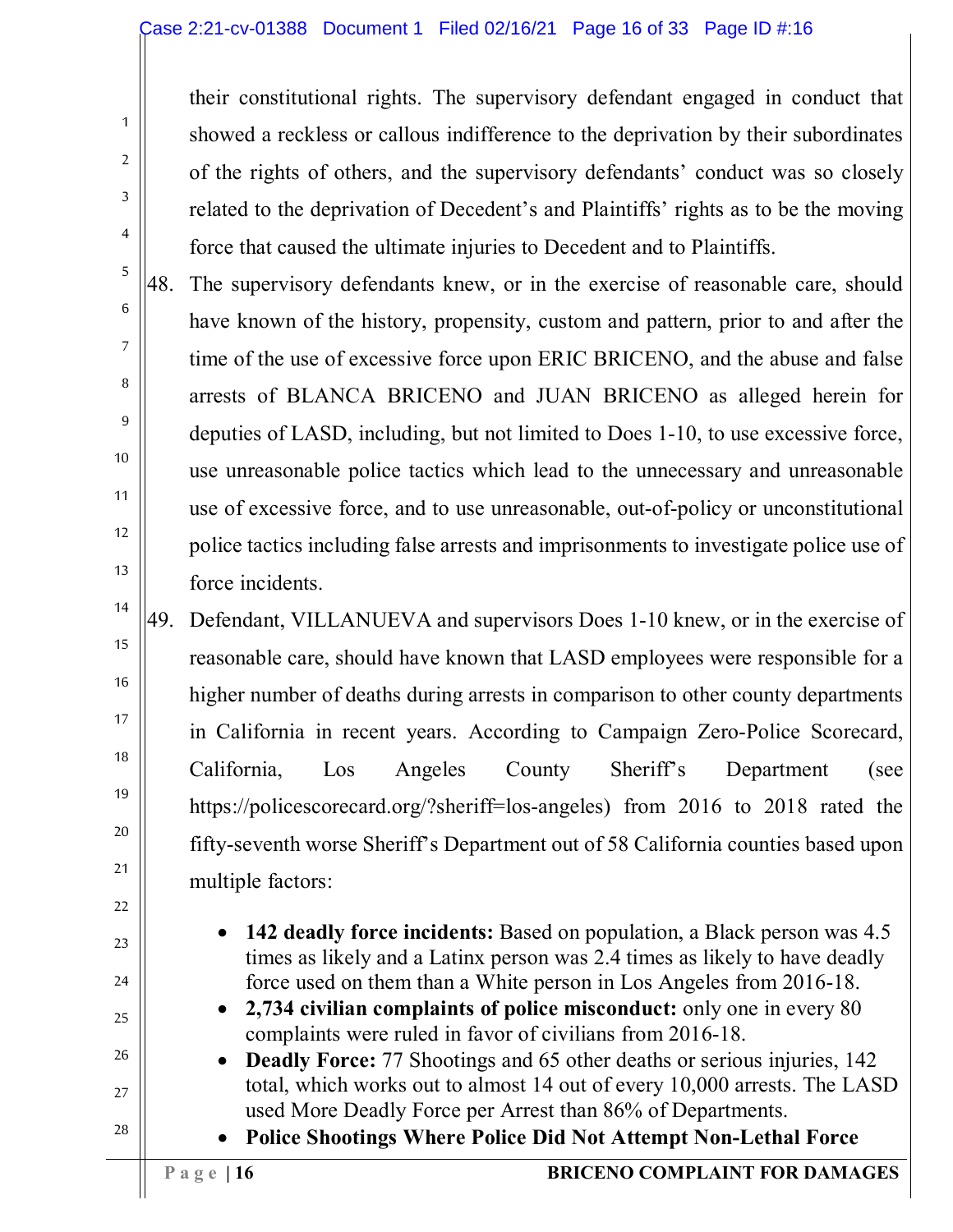|     | <b>Before Shooting:</b> 81% of Shootings (62/77).                                                                                                                                                                                                                                                        |
|-----|----------------------------------------------------------------------------------------------------------------------------------------------------------------------------------------------------------------------------------------------------------------------------------------------------------|
|     | <b>Where Police say they saw a gun, but no gun was found:</b> 34% of guns<br>"perceived" were never found $(14/41)$ .                                                                                                                                                                                    |
|     | 125 People Killed or Seriously Injured: 40 Deaths, 85 Serious Injuries;                                                                                                                                                                                                                                  |
|     | 48% were Unarmed; and only 22% had a gun.                                                                                                                                                                                                                                                                |
|     | <b>Police Violence by race:</b> Although Latinx make up 51% of the City<br>Population of Los Angeles, they account for 63% of the people killed or<br>seriously injured. LASD was found to be the County Sheriff Department<br>accounting for the most racial bias and deadly force than 100% of all the |
|     | other California Sheriff Departments.                                                                                                                                                                                                                                                                    |
|     | 50. Plaintiffs are informed and believe and thereon allege that prior to the deputies                                                                                                                                                                                                                    |
|     | killing ERIC BRICENO, Defendants VILLANUEVA and supervisor Does 1-10                                                                                                                                                                                                                                     |
|     | knew or should have known Deputies Does 1-10 had previously used excessive                                                                                                                                                                                                                               |
|     | force, used unreasonable police tactics which led to the unnecessary and                                                                                                                                                                                                                                 |
|     | unreasonable use of excessive force, and used unreasonable, out-of-policy or                                                                                                                                                                                                                             |
|     | unconstitutional police tactics, including false arrests and imprisonments, to                                                                                                                                                                                                                           |
|     | investigate police use of force incidents.                                                                                                                                                                                                                                                               |
|     | 51. Plaintiffs are informed and believe and thereon allege that Defendants,                                                                                                                                                                                                                              |
|     | VILLANUEVA and supervisor Does 1-10 knew or should have known that other                                                                                                                                                                                                                                 |
|     | LASD deputies, including but not limited to Defendants Does 1-10 were the                                                                                                                                                                                                                                |
|     | subject of prior complaints of allegations of similar conduct and had been                                                                                                                                                                                                                               |
|     | Defendants in federal and state court actions alleged to have violated constitutional                                                                                                                                                                                                                    |
|     | rights in the course and scope and under color of law of their capacities as LASD                                                                                                                                                                                                                        |
|     | deputies.                                                                                                                                                                                                                                                                                                |
| 52. | The Office of the Inspector General of the County of Los Angeles (OIG) has                                                                                                                                                                                                                               |
|     | recently released a report analyzing the criminal investigation conducted under the                                                                                                                                                                                                                      |
|     | direction of the Sheriff, Office of the Inspector General, County of Los Angeles,                                                                                                                                                                                                                        |
|     | Analysis of The Criminal Investigation of Alleged Assault By Banditos, October,                                                                                                                                                                                                                          |
|     | 2020, describing the history of deputy gangs at Page 3 as follows: "Deputy secret                                                                                                                                                                                                                        |
|     | societies have existed since at least 1970, which was first noted by a report by                                                                                                                                                                                                                         |
|     | Special Counsel James G. Kolts in 1992. The 2012 report by the Citizens                                                                                                                                                                                                                                  |
|     | Page $ 17$<br><b>BRICENO COMPLAINT FOR DAMAGES</b>                                                                                                                                                                                                                                                       |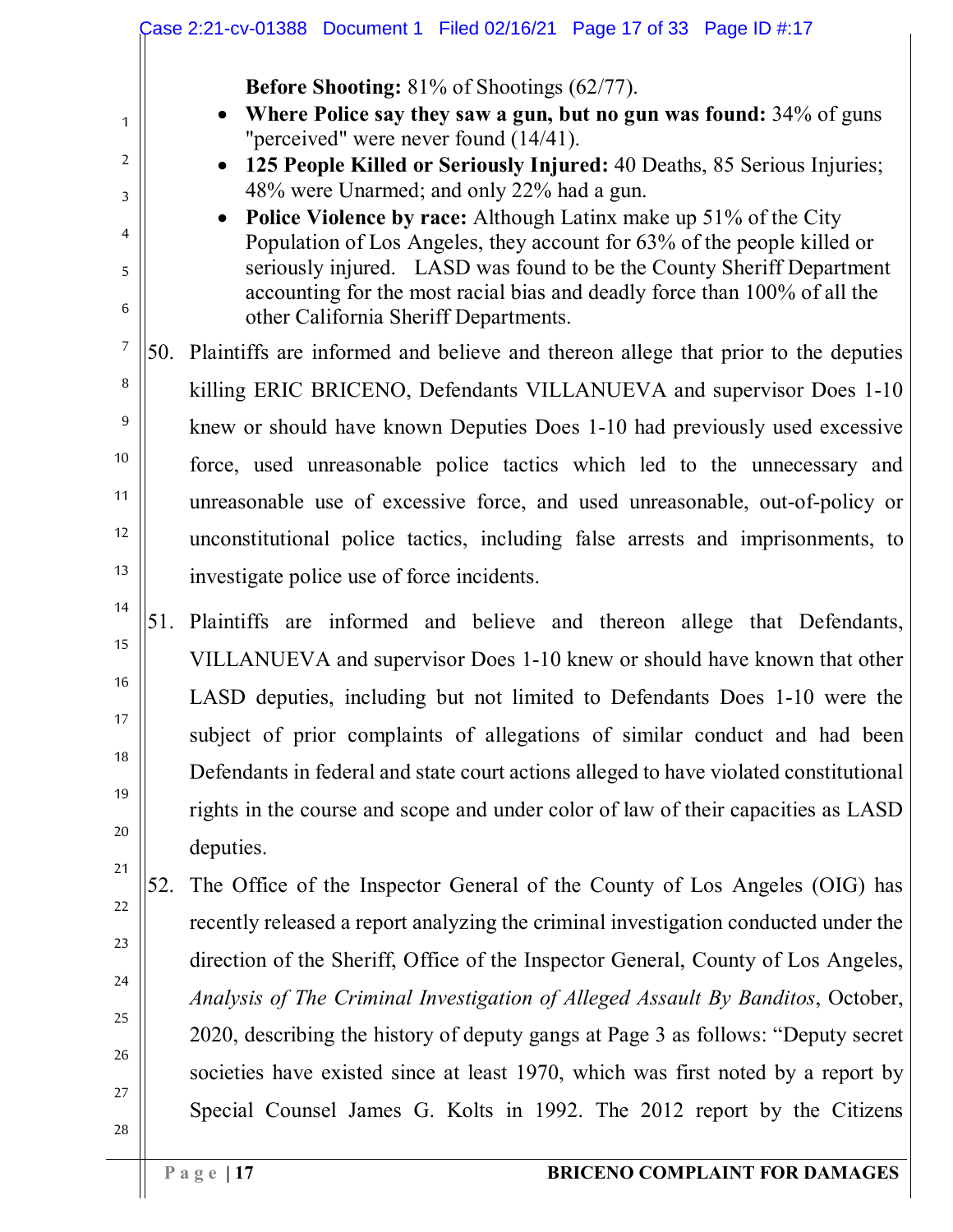#### Case 2:21-cv-01388 Document 1 Filed 02/16/21 Page 18 of 33 Page ID #:18

Commission on Jail Violence (CCJV) noted, "For years management has known about and condoned deputy cliques and their destructive subcultures that have undermined the core values articulated by the Sheriff. These factors have contributed to force problems in the jails, as well as a numerous off-duty force incidents involving deputies."

5 6 7 8 9 53. CCJV Recommendation 5.8 found that the Department should discourage membership and participation in identifiable cliques or subgroups. The CCJV found that "high level Department leaders should actively discourage membership in deputy cliques and avoid promoting or condoning a culture of allegiance to a sub-part of the Department."

10 11 12 13 14 15 16 17 54. The OIG's 2018 report on reform and oversight efforts encourage the LASD to implement CCJV recommendation 5.8: "the Department should discourage participation in destructive cliques." Office of the Inspector General, County of Los Angeles, *2018 Quarterly Report on Reform and Oversight Efforts*, at 20. The report pointed out that the Department failed to follow through with Department-wide appropriate corrective action to implement a policy prohibiting membership in organizations which advocate violation of laws, policy, and civil rights or which conceal their nature and membership.

18 19 20 21 23 24 25 The absence of such a policy is a failure of leadership that must be corrected. For 50 years secret societies have been allowed to operate because of a centralized organized code of silence in the Department. A current example of the centrally implemented code of silence is the management's response to allegations of misconduct surrounding a secret society. Under the previous administration, deputies who did not wish to provide information against their fellow deputies in criminal investigations as required by Department policy we're not compelled to do so. There are currently multiple internal investigations related to secret societies. This office believes that the number of deputies who have been asked to date about membership in these groups or their nature is zero." *Id.,* at 20.

26

27

22

1

2

3

4

28 55. Two years later in the October 2020 subsequent investigation on the "Banditos" the Inspector General found: "Yet, as evidenced by the investigation, which is the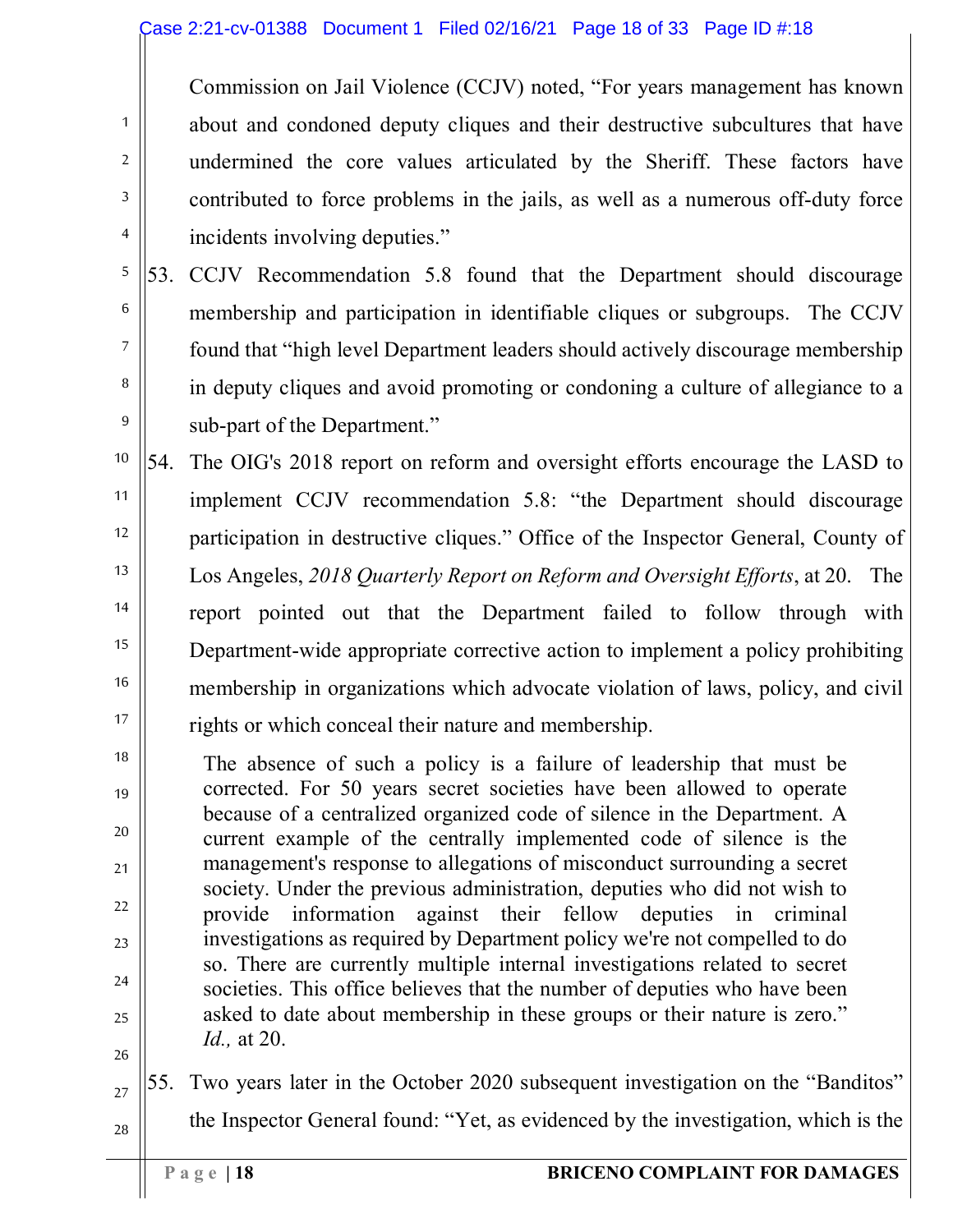subject of this report, Sheriff Villanueva continues to promote a Code of Silence regarding these subgroups." *Ibid.,* at 1.

56. Plaintiffs are informed and believed that Defendants in this action, Does 1-10, are members of the Banditos. Deputies who participated in the acts and omissions that resulted in the death of ERIC BRICENO are assigned to the East Los Angeles station where a number of veteran older deputies are members of the "Banditos" or have ties to them which are described as "a secret society of deputies at East L.A. station". *Id*., at 1. The report found that "[s]ome younger deputies at East LA alleged that the secret group identified as the Banditos used their influence, and sometimes force and violence, to push deputies out of the station for failing to live up to the Banditos' work ethic." Deputies testified that they were assaulted by Banditos members after an East Los Angeles station party at Kennedy Hall. The report concludes "Yet the Sheriff's Department's criminal investigation of the Kennedy Hall incident maintained the Code of Silence which has protected deputy secret societies for decades". *Id.*

57. Notwithstanding this information and history of LASD leadership, including but not limited to Defendants Does 1-10, VILLANUEVA, and his supervisors failed to train, supervise or discipline the LASD deputies that used excessive force, used unreasonable police tactics which lead to the unnecessary and unreasonable use of excessive force, used unreasonable, out-of-policy or unconstitutional police tactics to investigate police use of force incidents, or the LASD deputies who were the subject of prior complaints of allegations of similar conduct and those who had been the subject of allegations in federal and state courts to have violated constitutional rights of others in the course and scope and under color of law of their capacities as LASD deputies.

58. In August 2019, in a section entitled "The Department has Declined to Make Available to the Office of the Inspector General Performance Recording and Monitoring System Records Regarding Secret Investigations," the IG essentially

1

2

3

4

5

6

7

8

9

10

11

12

13

14

15

16

17

18

19

20

21

22

23

24

25

26

27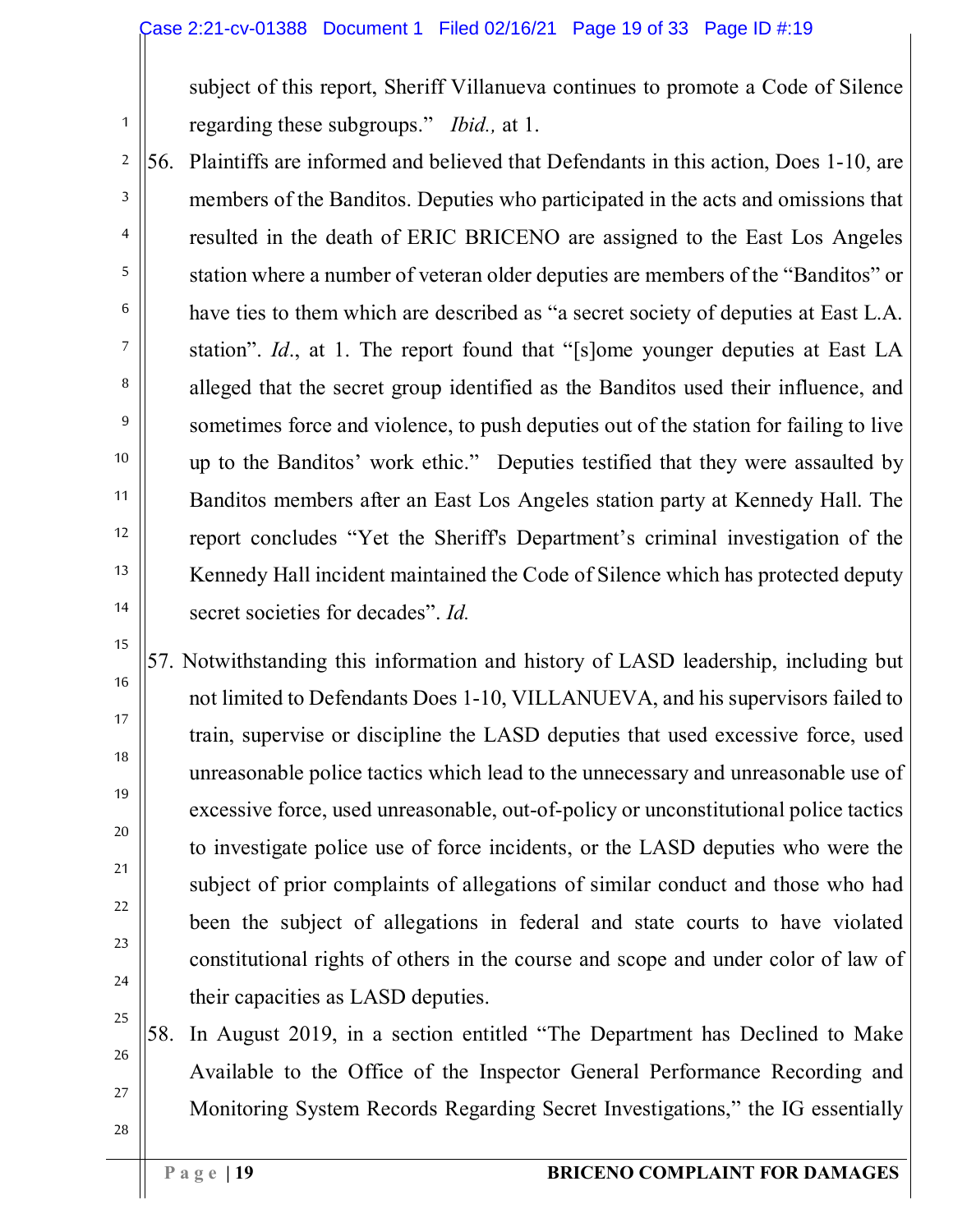lamented that LASD had stopped providing periodically required reports of discipline and misconduct of deputies on a reporting system, the Performance Recording and Monitoring System. The IG reported that the failure of the Sheriff to comply with the protocols for reporting disciplinary files "precluded monitoring of particularly sensitive cases, including the type that resulted in Sheriff Baca and Undersheriff Tanaka being convicted in federal court." Office of the Inspector General, County of Los Angeles, *Los Angeles County Sheriff's Department Compliance with Transparency Law*, August, 2019, at 3-4.

59. The Inspector General explained that without access to case files, he could not comply with his duties to ascertain or confidently report accurate information regarding the department's handling of discipline cases. In that regard the IG noted:

In the past, such secrecy has given us jail abuse, secret societies, some of which have engaged in violent acts and stratified themselves based on race and gender, and misconduct at the highest levels of the Department, resulted in federal prosecutions and convictions. It is not possible to conclude the current administration's increase in secrecy is not repeating these mistakes. *Id.*

60. This report also noted the failure to comply with the laws designed to overcome secrecy in government that is mirrored in LASD's systematic refusal to comply with the California Public Records Act requests in a timely manner. The report stated, "While the Sheriff has a large number of staff members assigned to the Sheriff's Information Bureau, he claims to be unable to comply with the modifications to Penal Code section 832.7 which permits the public access to records regarding shootings, use of force, and findings of dishonesty." The IG concludes: "numerous public requests to LASD are currently going completely unanswered. *Id*., at 1. Plaintiffs' request (see ¶ 8 above) is one example.

28 61. Los Angeles County has paid out approximately \$55,000,000 in settlements in cases in which Sheriff deputies have been alleged to belong to a secret society. The

1

2

3

4

5

6

7

8

9

10

11

12

13

14

15

16

17

18

19

20

21

22

23

24

25

26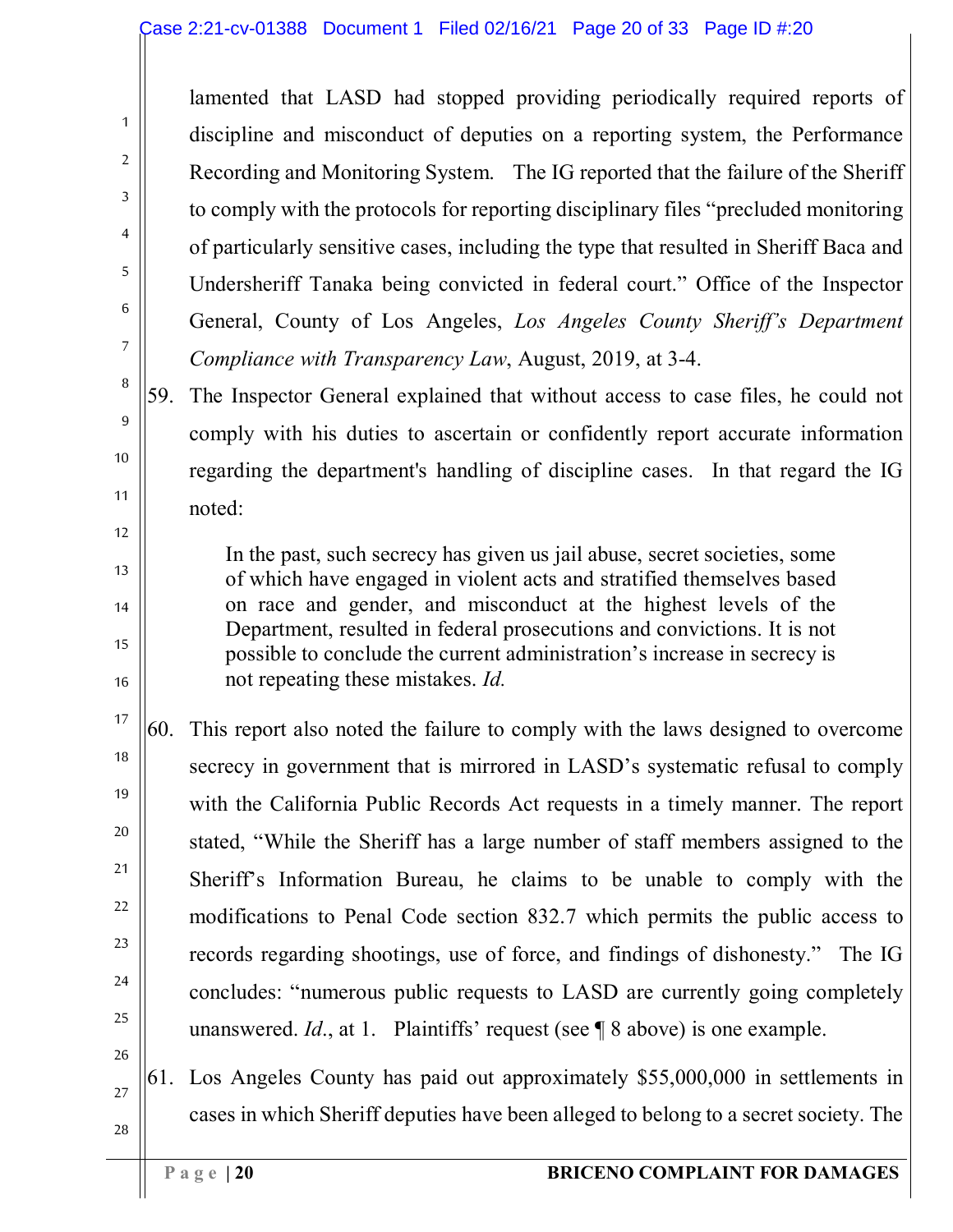report, prepared by Los Angeles County attorneys listed approximately 60 cases, some of them still pending, and named eight specific cliques. The high cost paid out underscores how these deputy groups, with such monikers as "The Vikings," "The Regulators," "3000 Boys," along with "The Banditos," have operated out of several sheriff's sub-stations and jails for decades, exhibiting what critics have long alleged are the violent, intimidating tactics similar in some ways to criminal street gangs. Alene Tchekmedyian, *Deputies accused of being in secret societies cost L.A. County taxpayers \$55 million, records show*, Aug. 4, 2020, L.A. Times, [https://www.latimes.com/california/story/2020-08-04/sheriff-deputy-clique-payo](https://www.latimes.com/california/story/2020-08-04/sheriff-deputy-clique-payouts) [uts.](https://www.latimes.com/california/story/2020-08-04/sheriff-deputy-clique-payouts)

62. Plaintiffs are informed and believe and thereupon allege that the LASD records indicate that it now has a list prepared by the District Attorney's Office of approximately 300 deputies with history of dishonesty and misconduct. The LASD's roster of deputies, known as a "*Brady* list," was compiled in 2014 under prior Sheriffs, to keep track of officers with histories of misconduct that might affect their credibility in court. M. Lau, B. Poston & C. Knoll, *Inside a secret 2014 list of hundreds of L.A. deputies with histories of misconduct*, L.A. Times, Dec. 8, 2017,

[http://www.latimes.com/local/la-me-sheriff-brady-list-20171208-htmlstory.html.](http://www.latimes.com/local/la-me-sheriff-brady-list-20171208-htmlstory.html)

63. Plaintiffs are informed and believe and thereupon allege that some of the Doe Defendants in this action are some of the approximately 300 deputies with history of dishonesty and misconduct on the Brady list.

64. VILLANUEVA and supervisor Does 1-10 disregarded this information and failed to adequately investigate and discover this pattern, custom or practice of unconstitutional violations, or the existence of facts which creates the potential of unconstitutional acts, and thereby violated their duty to supervise, train and instruct their subordinates to prevent similar acts to other persons. As a result Decedent and Plaintiffs were harmed in the manner threatened by the custom, pattern or practice.

1

2

3

4

5

6

7

8

9

10

11

12

13

14

15

16

17

18

19

20

21

22

23

24

25

26

27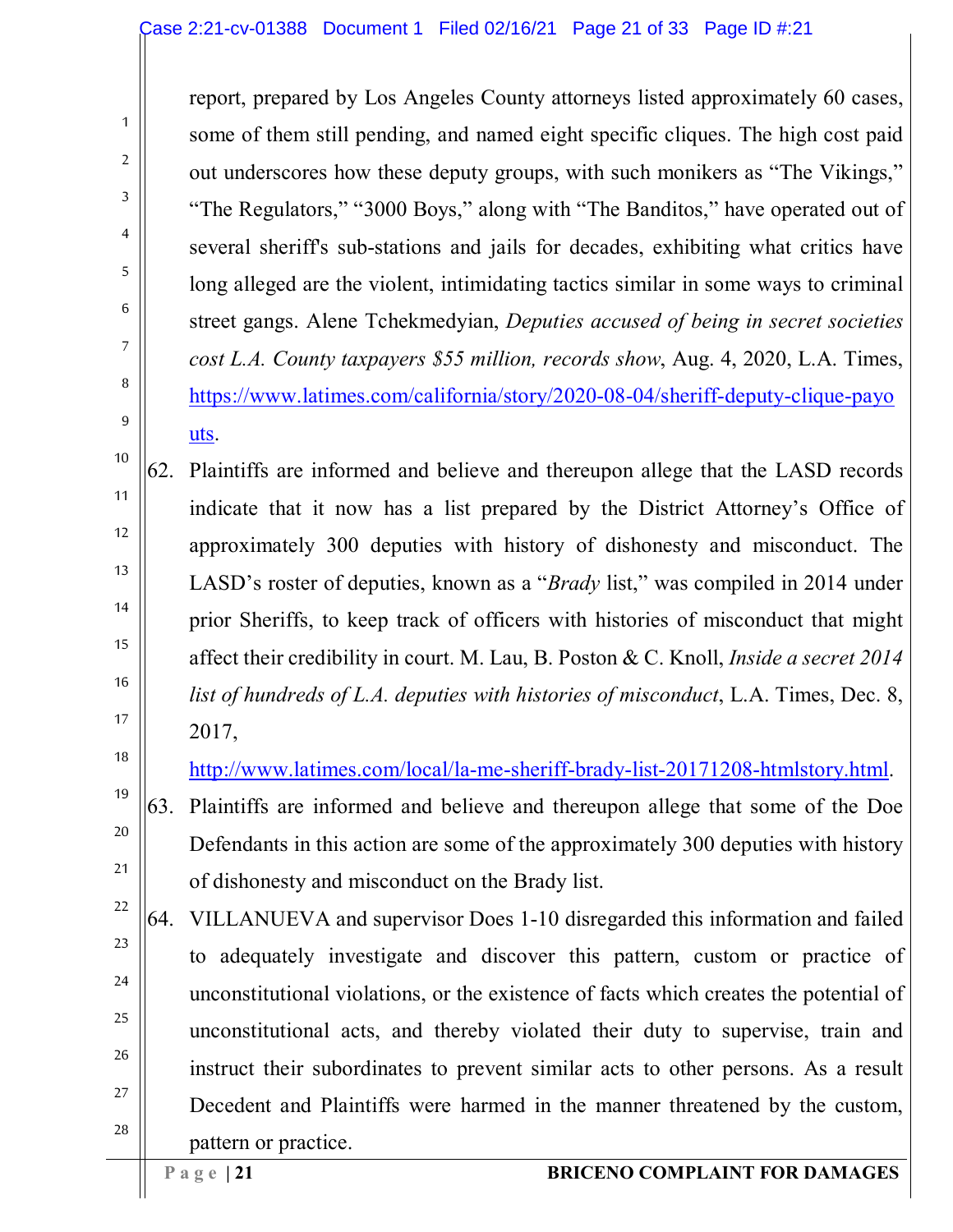65. VILLANUEVA's and supervisor Does 1-10, custom, practice and policy resulted in their failures to take steps to properly train, supervise, investigate or instruct Defendants Does 1-10 use of excessive force. This was a moving force in the use of excessive force upon Decedent and the abuse and false arrests and imprisonments of Plaintiffs and for the damages and injuries as alleged above.

#### **FOURTH CLAIM Violation of 42 U.S.C. § 1983 for Custom, Policy or Practice Causing Constitutional Violations (Against COUNTY and LASD)**

66. Plaintiffs restate and reiterate all paragraphs of this Complaint as though fully set forth herein.

67. At all times herein mentioned, Defendants COUNTY and LASD, and each of them, maintained a de facto unconstitutional informal custom, practice or pattern of permitting, ignoring, enabling and condoning VILLANUEVA and Does 1-10 to engage in misconduct:

# a. Encouraging, accommodating, enabling, or facilitating shootings of unarmed citizens; the use of excessive and unreasonable force, including deadly force and other misconduct;

- b. Encouraging, accommodating, enabling, or facilitating a code of silence among LASD deputies and supervisors, including Defendant and Doe Defendants 1-10 herein, pursuant to which false reports were generated and acts of excessive and unreasonable force were covered up;
- c. Employing and retaining LASD deputies and other personnel including Doe Defendants 1-10 herein, whom at all times relevant hereto they knew or reasonably could have known had dangerous propensities for abusing their authority and mistreating citizens by failing to follow written LASD policies, including but not limited to responding to calls for service including a mentally ill peron;

# d. Providing inadequate supervision, training, control, reprimand, retention, assigning and discipline of LASD deputies, including Doe Defendants herein,

1

2

3

4

5

6

7

8

9

10

11

12

13

14

15

16

17

18

19

20

21

22

23

24

25

26

27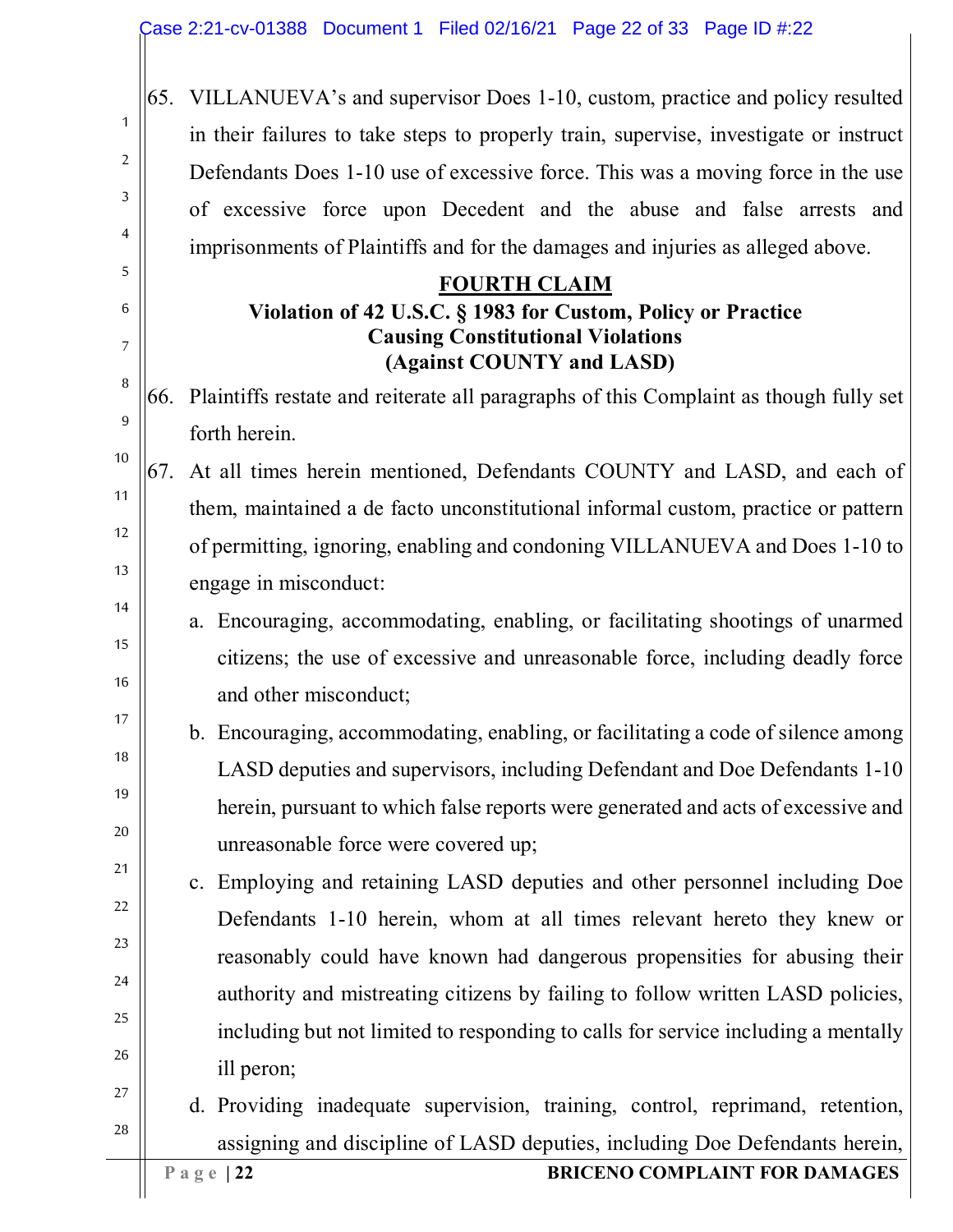whom LASD and COUNTY knew or should have known had the aforementioned propensities and character traits;

- e. Ratifying the intentional misconduct of LASD deputies, including Does 1-10 herein;
- f. Maintaining grossly inadequate procedures for reporting, supervising, reviewing, disciplining and controlling and/or abating misconduct by LASD officers, including Does 1-10 herein;
	- g. Maintaining unconstitutional policies and procedures that allow, facilitate and enable investigations of deadly force in a manner inconsistent with accepted criminal investigations that promote and encourage, ratify or condone cover ups of excessive force and officer misconduct;
- h. Maintaining and having unconstitutional customs, policies and/or procedures of covering up unlawful uses of force by LASD deputies, including bullying, threatening, falsely arresting, intimidating witnesses and confiscating, mishandling, manipulating and destroying evidence;
- 15 16 17 18 68. These policies, customs or practices implemented, maintained and tolerated by Defendant COUNTY and LASD were affirmatively linked to and were a significant influential force resulting in damages of pain and suffering and death to Decedent, and injuries to Plaintiffs as set forth above.

19 20 69. Accordingly, Defendant COUNTY and LASD are liable to Plaintiffs for compensatory damages under 42 U.S.C. § 1983 and attorney fees and costs.

#### **FIFTH CLAIM**

## **Violation of Title II of the Americans with Disabilities Act (42 U.S.C. § 12131 et seq., against COUNTY and LASD)**

- 24 25 70. Plaintiffs incorporate by reference each and every allegation contained in this Complaint.
- 26 27 28 71. Congress enacted the ADA upon finding, among other things, that "society has tended to isolate and segregate individuals with disabilities" and that such forms for discrimination continue to be "serious and pervasive social problem." 42

1

2

3

4

5

6

7

8

9

10

11

12

13

14

21

22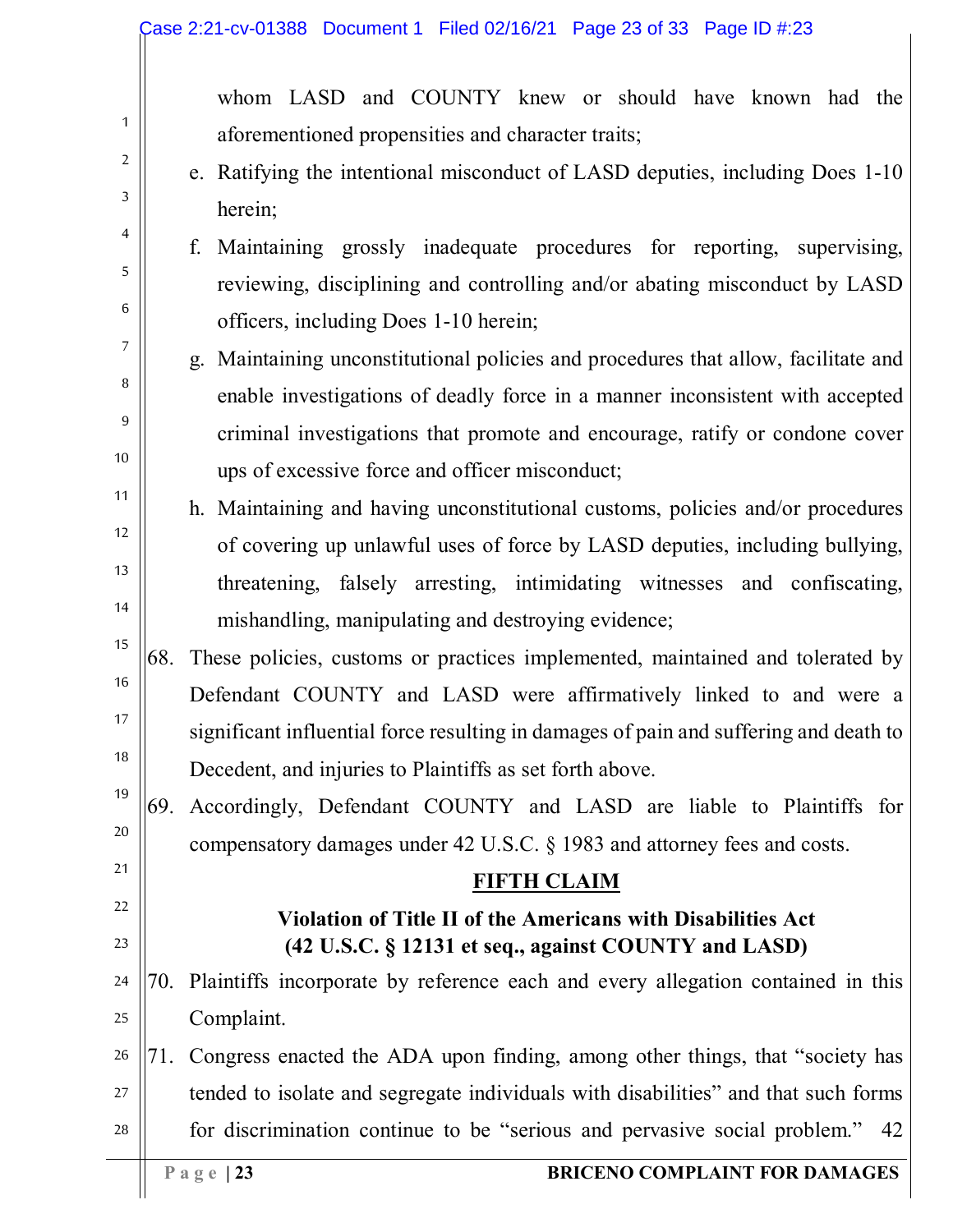U.S.C. § 12101(a)(2).

1

2

3

4

5

6

7

8

9

10

11

12

13

14

15

16

17

18

19

20

21

22

23

24

27

72. In response to these findings, Congress explicitly stated that the purpose of the ADA is to provide "a clear and comprehensive national mandate for the elimination of discrimination against individuals with disabilities" and "clear, strong, consistent, enforceable standards addressing discrimination against individuals with disabilities." 42 U.S.C. § 12101(b)(l) (2).

73. Title II of the ADA provides in pertinent part: "[N]o qualified individual with a disability shall, by reason of such disability, be excluded from participation in or be denied the benefits of the services, programs, or activities of a public entity, or be subjected to discrimination by any such entity." 42 U.S.C. § 12132.

74. The U.S. Department of Justice's regulations implementing Title II, 28 C.F.R. § 35.160, require public entities to:

a. Take appropriate steps to ensure that communications with members of the public with disabilities are as effective as communications with others;

b. Furnish appropriate auxiliary aids and services (including qualified sign language interpreters) where necessary to afford an individual with a disability an equal opportunity to enjoy the benefits of a service, program, or activity conducted by the public entity; and

c. In determining what type of auxiliary aid and service is necessary, a public entity shall give primary consideration to the requests of the individual with a disability.

75. At all times relevant to this action, Defendants were public entities within the meaning of Title II of the ADA and provided a program, service, or activity to the general public.

25 26 76. At all times relevant to this action, Decedent was a qualified individual with a disability within the meaning of Title II of the ADA and met the essential eligibility requirements for the receipt of the services, programs, or activities of Defendants.

28 **Page** | 24 **BRICENO COMPLAINT FOR DAMAGES** 77. Through the acts and omissions of Defendants and their agents and employees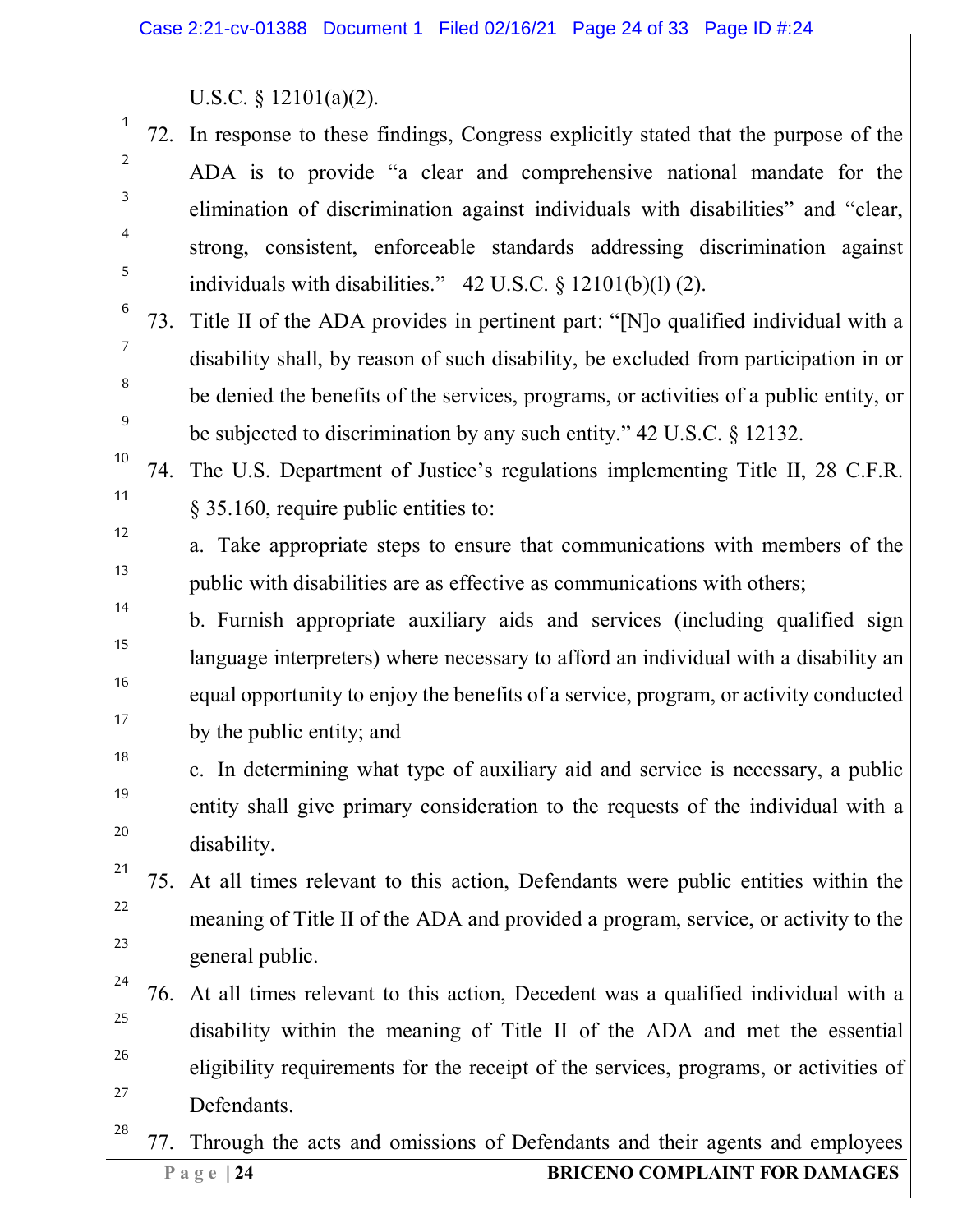described herein, Defendants subjected Decedent to discrimination on the basis of disability in violation of Title II of the ADA by failing to accommodate his mental and emotional disabilities during the course of law enforcement interactions.

78. Plaintiffs as Decedent's representatives are entitled to judgment, damages and attorneys' fees and costs as alleged herein.

#### **SIXTH CLAIM**

## **Violation of Section 504 of the Rehabilitation Act of 1973 (29 U.S.C. § 794; against Defendants COUNTY and LASD)**

- 79. Plaintiffs incorporate by reference each and every allegation contained in this Complaint.
- 10 11 12 13 14 80. Section 504 of the Rehabilitation Act of 1973 provides in pertinent part: "[N]o otherwise qualified individual with a disability. . . shall, solely by reason of her or his disability, be excluded from the participation in, be denied the benefits, or be subjected to discrimination under any program or activity receiving federal financial assistance . . ." 29 U.S.C. § 794.
	- 81. Decedent was at all times relevant herein a qualified individual with disabilities within the meaning of the Rehabilitation Act because he had physical impairments that substantially limit one or more of his major life activities. See 29 U.S.C. § 705(20)(B).
- 18 19

20

21

25

26

27

28

15

16

17

1

2

3

4

5

6

7

8

9

82. At all times relevant to this action Defendants were recipients of federal funding within the meaning of the Rehabilitation Act.

- 22 23 24 83. Through their acts and omissions described herein, Defendants have violated the Rehabilitation Act by excluding Decedent from participation in, by denying him the benefits of, and subjecting him to discrimination in the benefits and services Defendants provide to the general public.
	- 84. Plaintiffs as Decedent's representatives are entitled to judgment, damages and attorneys' fees and costs as alleged herein.

### **SEVENTH CLAIM**

# **Cal. Const., Art. 1, § 7; Cal. Civil Code §§ 51, 51.7, 52, 52.1, 54, 54.1 and 54.3; and Cal. Gov't Code § 11135.**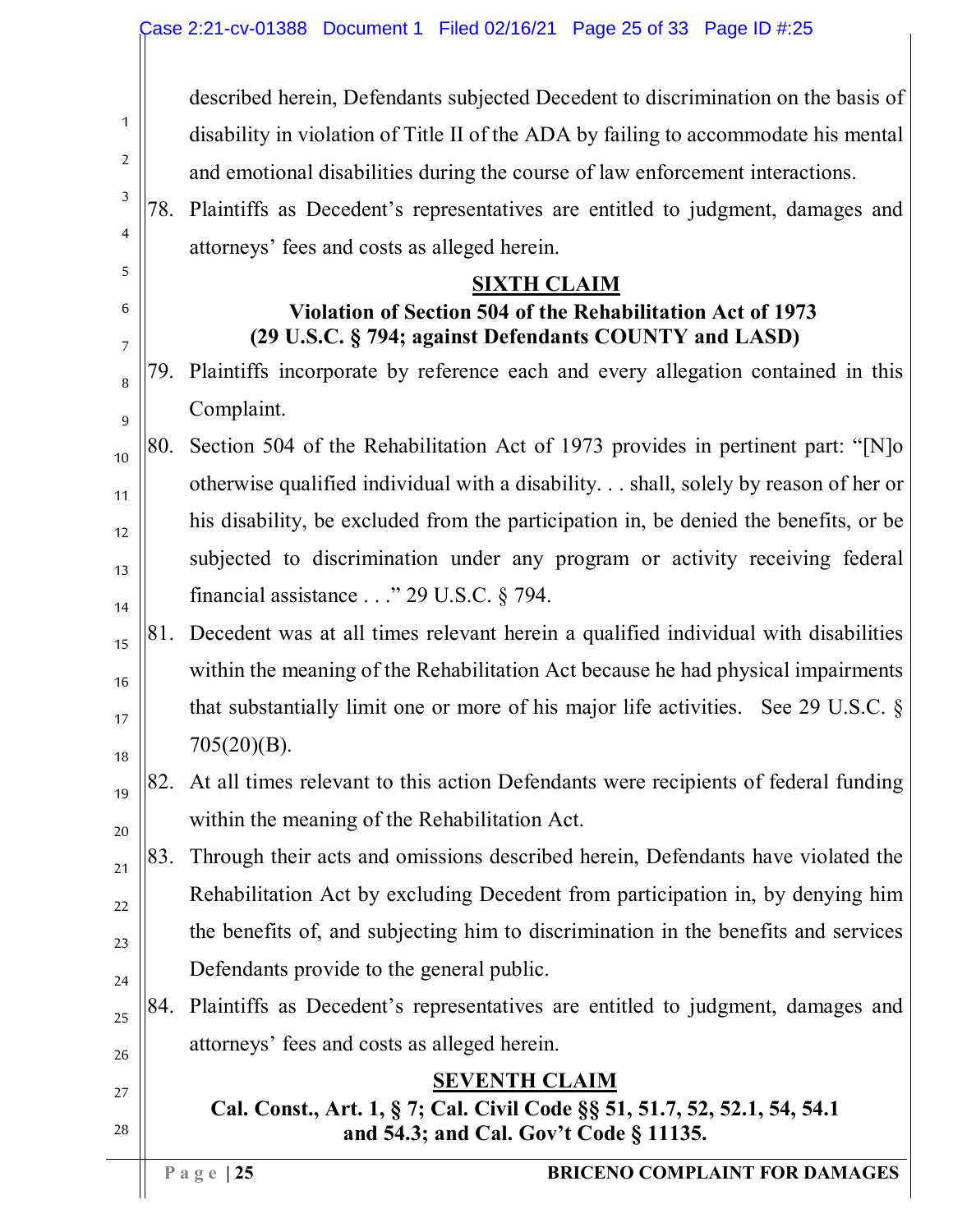#### **(Against COUNTY, LASD and Does 1 - 10)**

85. Plaintiffs incorporate by reference all allegations in this Complaint as though fully set forth herein.

3 4 5 6 7 8 86. The conduct of Defendants in entering the Briceno residence without a warrant after being told not to do so, the use of excessive force upon ERIC BRICENO, the false arrest and detention of BLANCA L. BRICENO and JUAN MANUEL BRICENO and the excessive warrantless search of the Briceno home constitutes unjustified seizures under the California Constitution Article 1, Section 13 and was the cause of the harm and damages of the Plaintiffs as alleged herein.

9 10 11 12 13 14 87. By their acts, omissions, customs, and policies, defendants Does 1-10 acting in concert, as described above with threat, intimidation, and/or coercion, violated Plaintiffs and Decedents rights Cal. Const., Art. 1, § 7; Cal. Civil Code §§ 51, 51.7, 52, 52.1, 54, 54.1 and 54.3; and Cal. Gov't Code § 11135; and the following clearly established rights under the United States Constitution and California constitution and state law:

- a. Decedent ERIC BRICENO's right to be free from an unreasonable ongoing seizure, brutal assaults by Defendants Does 1-10, resulting in serious bodily injury and death as secured by the Fourth and Fourteenth Amendments to the United States Constitution, California Constitution Article 1, §§ 7 and 13;
- 19 20 b. Decedent's right to immediate medical care as required by California Government Code section 845.6;
- 21 22 23 24 25 c. Plaintiffs BLANCA BRICENO and JUAN BRICENO, rights to be free from warrantless entry of their home, physical abuse and injury, false arrest and detention and the excessive warrantless search of the Briceno home as secured by the Fourth and Fourteenth Amendments to the United States Constitution, California Constitution Article 1, §§ 7 and 13;
- 26 27 28 d. All Plaintiffs' rights to be free from wrongful governmental interference with family relationships and Plaintiffs' rights to companionship, society, and support of each other as secured by the First and Fourteenth Amendments;

1

2

15

16

17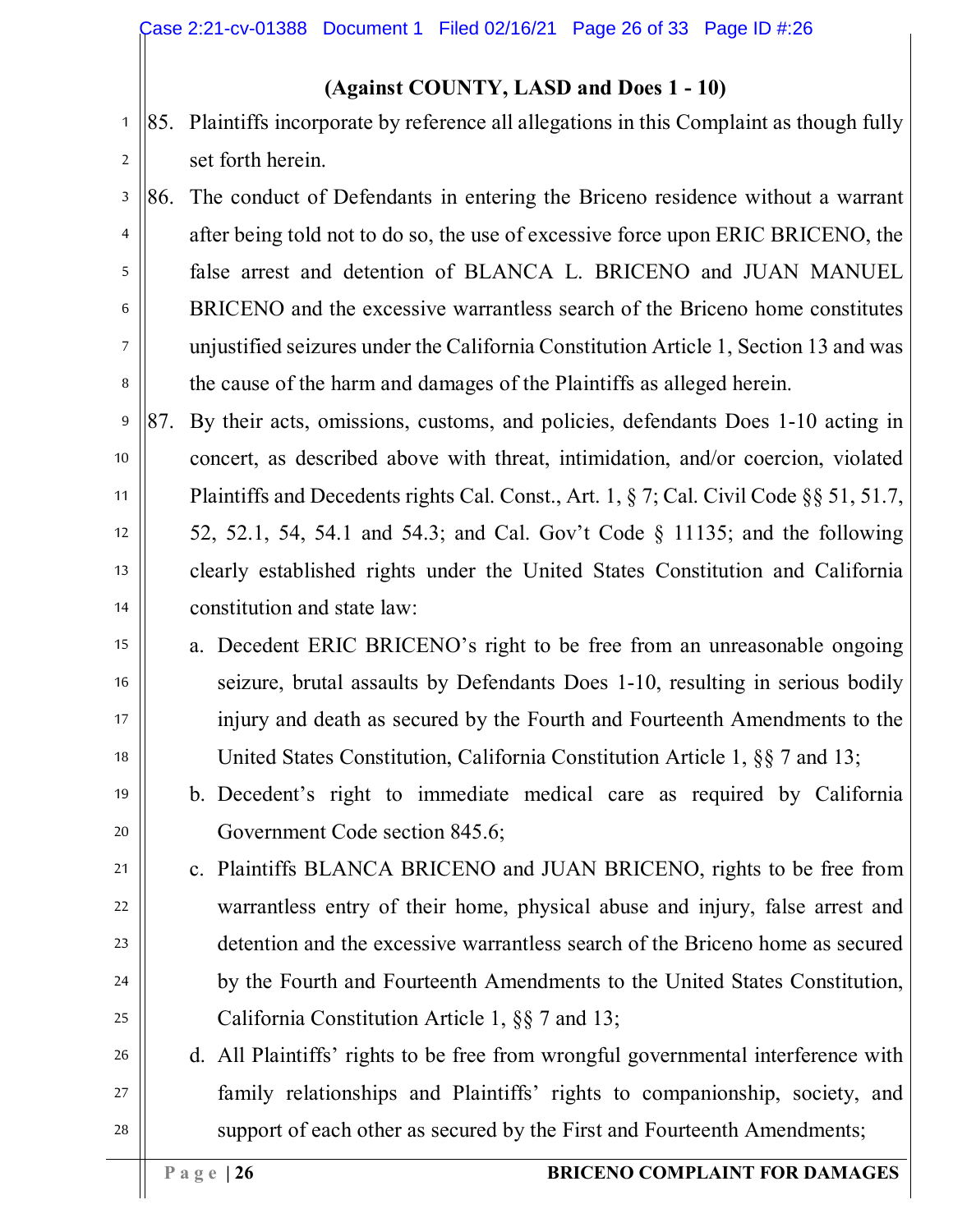#### Case 2:21-cv-01388 Document 1 Filed 02/16/21 Page 27 of 33 Page ID #:27

1

2

3

4

5

6

7

8

9

10

11

12

13

14

15

16

17

18

19

20

21

22

23

24

25

26

88. Defendants' violations of Plaintiffs and Decedents due process rights with deliberate indifference, in and of themselves constitute violations of the Bane Act.

- 89. The threat, intimidation, and coercion described herein were not necessary or inherent to any legitimate and lawful law enforcement activity.
- 90. Further, all of Defendants' violations and duties and rights and coercive conduct described herein were volitional acts--none were accidental or merely negligent. Further, each Defendant violated Plaintiffs' or Decedent's rights with specific intent and purpose to deprive them of their enjoyment of those rights and the interests protected by those rights.

91. To the extent this claim is based upon a violation of the Decedent's rights, it is asserted as a survival action. To the extent that the violations of the rights were perpetrated on and suffered by the Plaintiffs BLANCA BRICENO and JUAN BRICENO, they are asserted as a personal claim; and, to the extent the violations were perpetrated on both Plaintiffs and Decedents, they are asserted as to all Plaintiffs.

- 92. Section 11135(a) of the California Government Code provides in pertinent part: "No person in the State of California shall, on the basis of… disability, be unlawfully denied the benefits of, or be unlawfully subjected to discrimination under, any program or activity that is funded directly by the state or receives any financial assistance from the state." Cal. Gov't Code  $\S$  11135(a).
- 93. A violation of Title II of the ADA is a violation of Cal. Gov't Code § 11135(b).
- 94. At all times relevant to this action, Defendants received financial assistance from the State of California.
- 95. Defendants' acts and omissions, as described herein, have excluded and/or denied Decedent the benefit of and/or participation in the programs, services and activities they offer to the general public, thereby violating Decedent's rights under Cal. Gov. Code § 11135.
- 27 28 **Page** | 27 **BRICENO COMPLAINT FOR DAMAGES** 96. Defendant COUNTY is vicariously liable for the injuries and losses of Decedent and Plaintiffs for the conduct of its employees pursuant to Government Code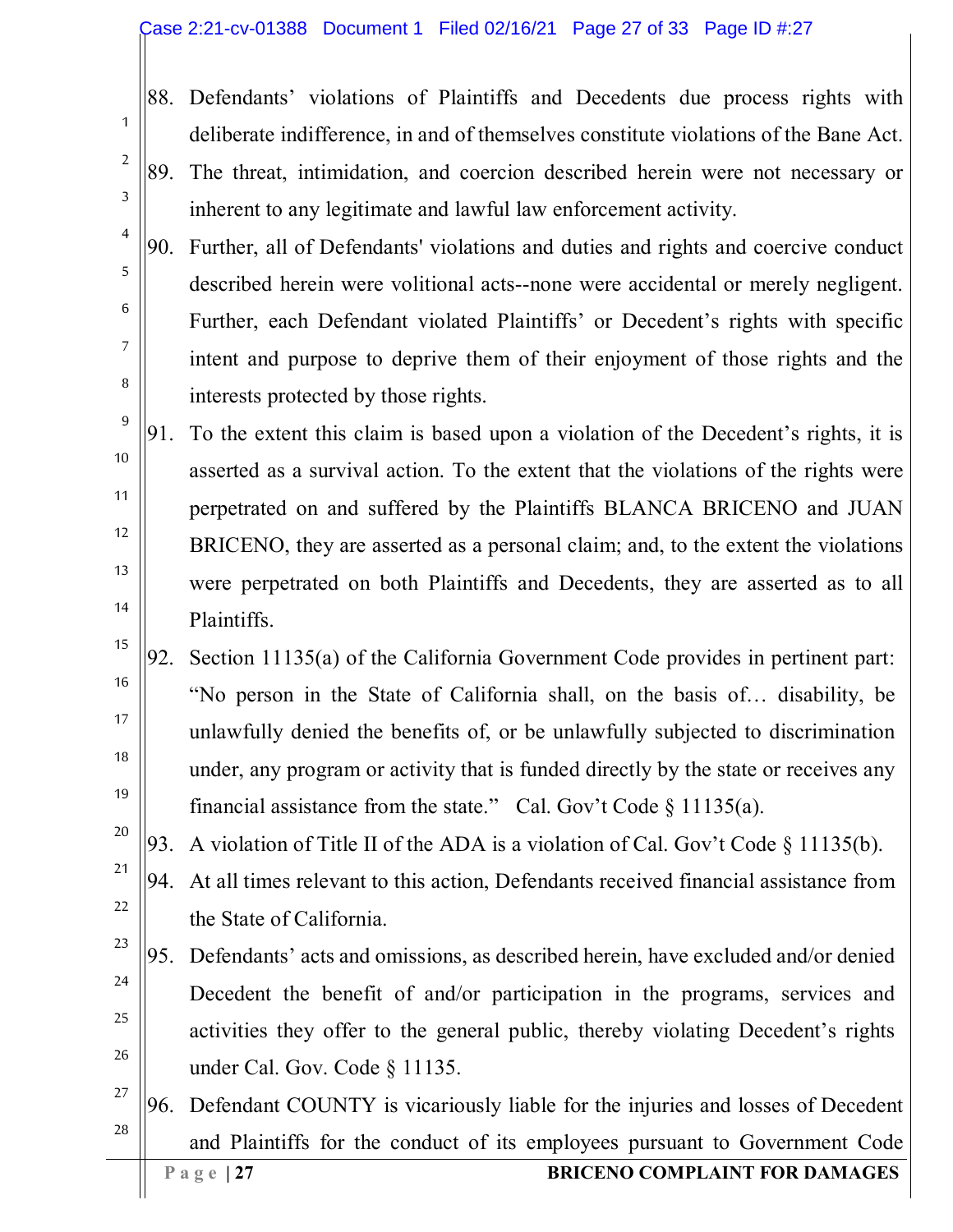§ 815.2.

1

2

3

4

5

6

7

8

9

10

11

12

13

14

15

16

17

19

20

21

22

23

24

25

26

97. As a direct and proximate result of Defendants' violations of the California Civil Code and Government Code sections cited above, and of Plaintiffs' and Decedent's rights under the United States and California Constitutions and state law, Decedent and Plaintiffs sustained injuries and damages, and against each defendant named in this count is entitled to the relief set forth above and punitive damages against all individual defendants, including all damages and penalties, three times actual damages and attorneys' fees and costs as allowed by Civil Code section 52 and 52.1 and California law.

#### **EIGHTH CLAIM Assault and Battery (Against Defendants COUNTY, LASD and Does 1-10)**

- 98. Plaintiffs incorporate by reference all allegations in this Complaint as though fully set forth herein.
- 99. On or about March 16, 2020, and at all times mentioned herein, ERIC BRICENO and Plaintiffs BLANCA BRICENO and JUAN BRICENO were subjected to a battery (and wrongful death of ERIC BRICENO) by Does 1-10 acting within the scope and course of their employment with LASD and COUNTY.
- 18 100. Decedent and Plaintiffs did not consent to the uses of force to which they were subjected. As a legal result of the aforesaid conduct of Doe Defendants, and each of them, Plaintiffs were harmed, injured and suffered pain and suffering and Decedent ERIC BRICENO ultimately died from his injuries.
	- 101. All Plaintiffs have suffered special and general damages as set forth above and incorporated herein by reference.
	- 102. Plaintiffs allege that the assault and battery was done with oppression and justifies the imposition of punitive and exemplary damages according to California law against Does 1-10.

#### 27 28 103. COUNTY and LASD are vicariously liable for the wrongful acts of Does 1-10, pursuant to § 815.2(a) of the California Government Code, which provides that a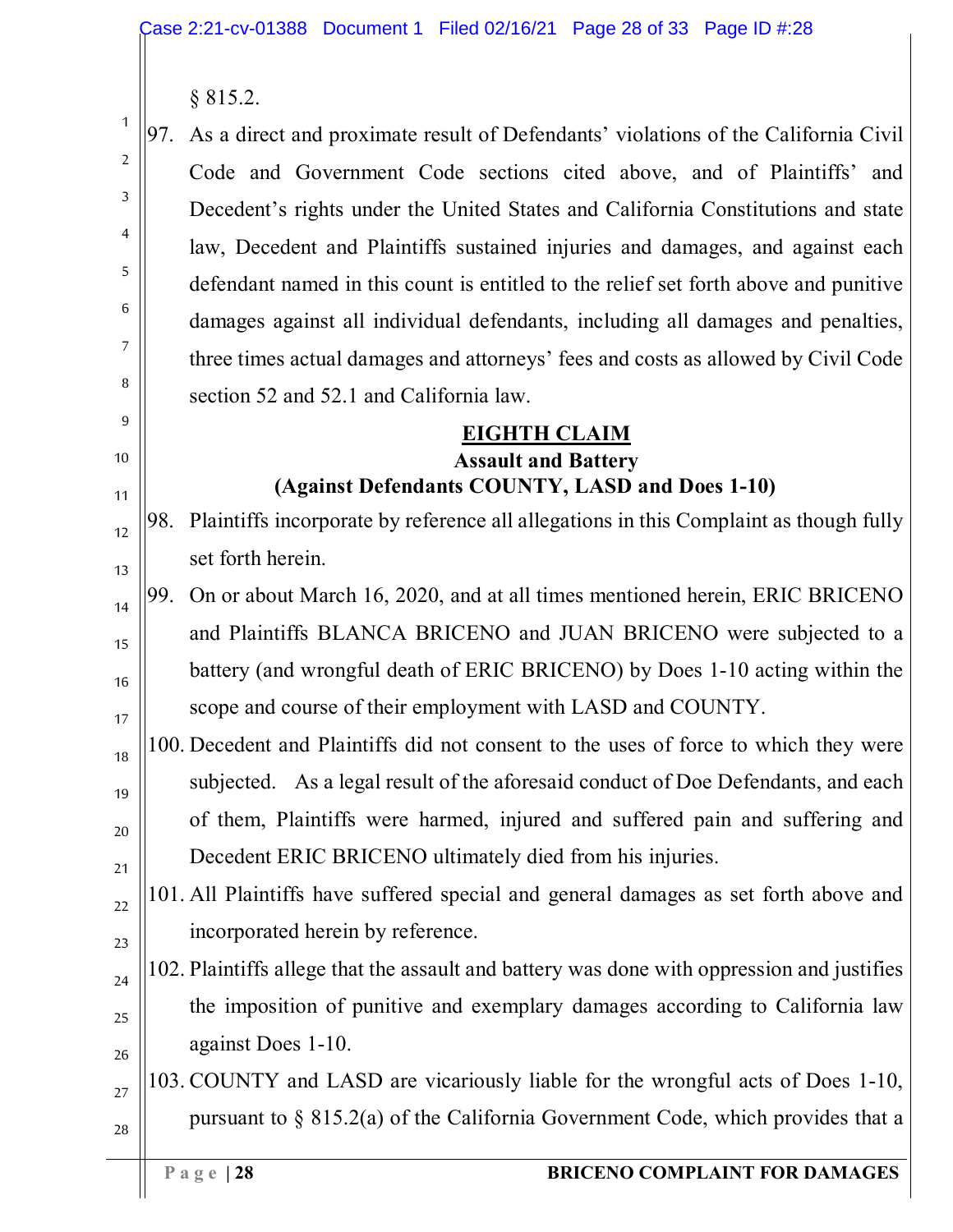|        | Case 2:21-cv-01388 Document 1 Filed 02/16/21 Page 29 of 33 Page ID #:29                          |  |
|--------|--------------------------------------------------------------------------------------------------|--|
|        | public entity is liable for the injuries caused by its employees within the scope of             |  |
| 1      | the employment if the employee's act would subject him/her to liability.                         |  |
| 2      | <b>NINTH CLAIM</b>                                                                               |  |
| 3<br>4 | <b>False Arrest and False Imprisonment.</b><br>(Against Defendants COUNTY, LASD and Does 1 - 10) |  |
| 5      | 104. Plaintiffs incorporate by reference all allegations in this Complaint as though fully       |  |
| 6      | set forth herein.                                                                                |  |
| 7      | 105. Does 1-10, acting in the course and scope of their duties, intentionally deprived           |  |
| 8      | ERIC BRICENO, as well as Plaintiffs BLANCA BRICENO and JUAN                                      |  |
| 9      | BRICENO of their freedom of movement by use of force, threats of force, menace,                  |  |
| 10     | deceit and unreasonable duress, to which Decedent and Plaintiffs did not consent.                |  |
| 11     | 106. The conduct of Does 1-10 was a substantial factor in causing the harm suffered by           |  |
| 12     | Decedent and Plaintiffs.                                                                         |  |
| 13     | 107. COUNTY and LASD are vicariously liable for the wrongful acts of Does 1-10,                  |  |
| 14     | pursuant to $\S$ 815.2(a) of the California Government Code, which provides that a               |  |
| 15     | public entity is liable for the injuries caused by its employees within the scope of             |  |
| 16     | the employment if the employee's act would subject him/her to liability.                         |  |
| 17     | 108. Decedent and Plaintiffs suffered harm and seek special and general damages for              |  |
| 18     | the harm they suffered as set forth above and incorporated herein.                               |  |
| 19     | 109. Plaintiffs allege that the false arrest and detention by Does 1 to 10 was done with         |  |
| 20     | oppression and justifies the imposition of punitive and exemplary damages                        |  |
| 21     | according to California law.                                                                     |  |
| 22     | <u>TENTH CLAIM</u>                                                                               |  |
| 23     | <b>Negligence</b><br>(Against All Defendants and Doe Defendants)                                 |  |
| 24     | 110. Plaintiffs incorporate by reference all allegations in this Complaint as though fully       |  |
| 25     | set forth herein (excluding punitive damages).                                                   |  |
| 26     | 111. At all times mentioned herein, Defendants and each of them, and Does 1-10, had a            |  |
| 27     | duty to Plaintiffs to comply with the minimal LASD training mandated for use of                  |  |
| 28     | force training; to not utilize careless or reckless police tactics that could create a           |  |
|        | Page $ 29$<br><b>BRICENO COMPLAINT FOR DAMAGES</b>                                               |  |
|        |                                                                                                  |  |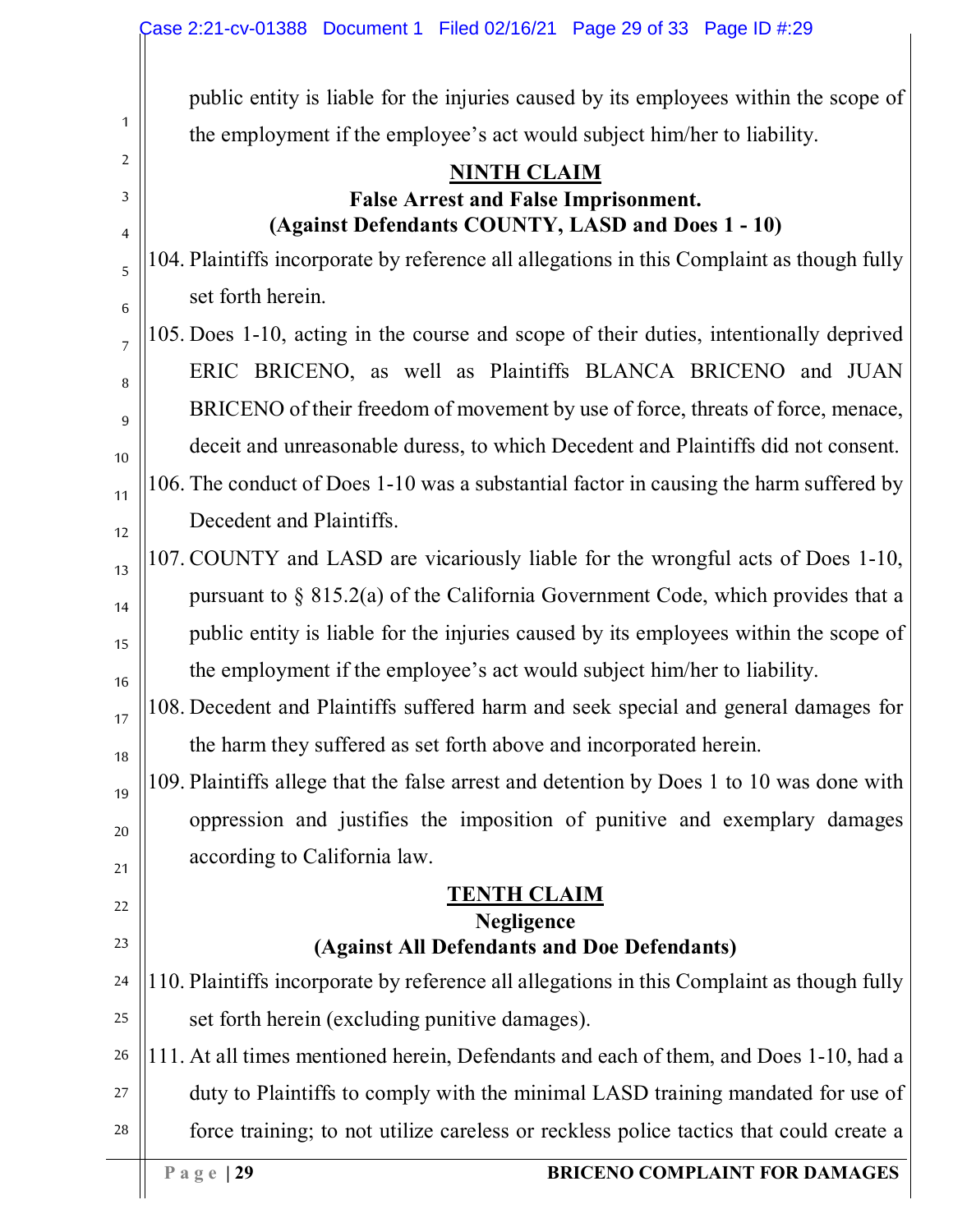dangerous circumstance or heighten a situation of danger that could result in the use of unnecessary force; to comply with the minimal LASD training mandated for tactical use of force training; to cause the discharge his/her Taser unless it was justified under the totality of the circumstances; to respond appropriately to persons they know or believe are mentally ill, and believe are a possible suspect of a minor non-violent offence without choosing to use deadly force before determining if the plaintiff posed an immediate threat to the safety of the officers or to others.

- 112. The actions and inactions of Defendants and Does 1-10 inclusive, were negligent and reckless, including but not limited to:
	- a. Encouraging, accommodating, or facilitating excessive use of force of unarmed citizens; the use of excessive and unreasonable force, including deadly force and other misconduct;
	- b. Encouraging, accommodating, or facilitating a "code of silence" among LASD deputies and supervisors, pursuant to which false reports were generated and excessive and unreasonable force was covered up and justified.
		- c. Encouraging, accommodating, or facilitating a deputy huddling policy or practice after an incident;
- d. Employing and retaining as deputies and personnel, individuals such as Defendant deputies Does 1-10 herein, who LASD, COUNTY, VILLANUEVA and other supervisors at all material times herein knew or reasonably should have known had dangerous propensities for abusing their authority and/or for mistreating citizens;
- e. Inadequate supervising, training, controlling, assigning and disciplining LASD deputies, Does 1-10 who Defendants knew or reasonably should have known had the aforesaid propensities and character traits;
- 26 27 28 f. By maintaining grossly inadequate procedures for reporting, supervising, investigating, reviewing, disciplining and controlling intentional misconduct by LASD deputies including defendants herein;

1

2

3

4

5

6

7

8

9

10

11

12

13

14

15

16

17

18

19

20

21

22

23

24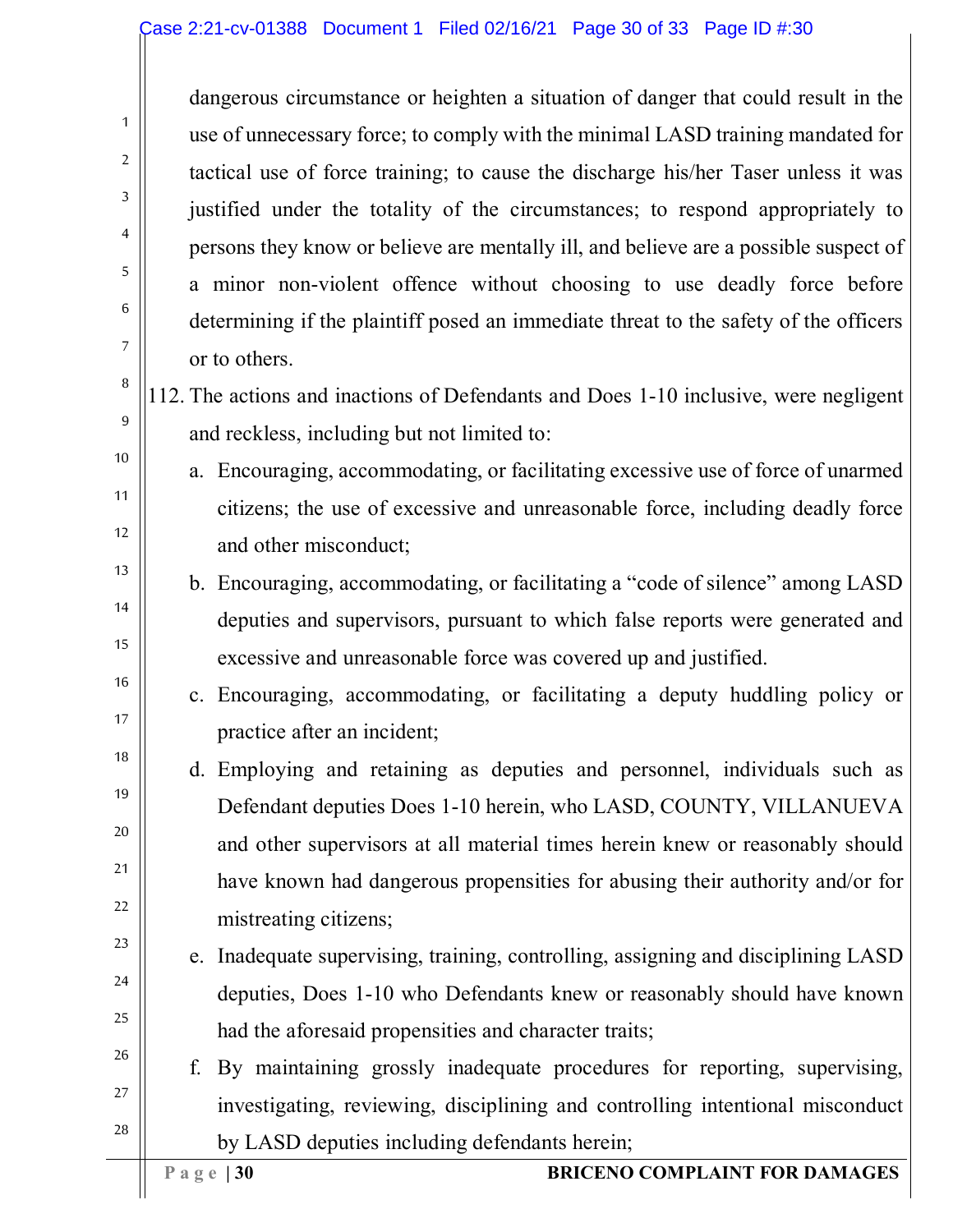- g. By ratifying the intentional misconduct of LASD deputies including Defendants and Doe Defendants herein;
- h. The failure to properly and adequately assess the need to detain, arrest, and use force or deadly force against Decedent ERIC BRICENO;
- i. The failure to properly and adequately assess the need to detain, arrest, and use force against BLANCA and JUAN BRICENO, and,
- j. The negligent handling of evidence and witnesses.

113. Defendants VILLANUEVA, LASD and other Supervisor Doe Defendants, acting within the course and scope of their employment with Defendants, had a duty to assure the competence of Defendants and Doe Defendants herein. These supervisor Defendants failed to exercise ordinary care under the circumstances herein. They failed to evaluate and to assure the competence of Doe Defendants and breached their duty of selecting, training, reviewing and periodically evaluating the competency of these Doe Defendants. This breach of duty of careful selection, training, review and periodic evaluation of the competency of such Doe Deputies and Supervisors created an unreasonable and unnecessary risk of harm to persons such as the Plaintiffs.

- 18 19 20 21 22 23 24 25 114. As a legal result of the aforesaid negligence, carelessness and unskillfulness of Defendants and Doe Defendants, and each of them, Decedent ERIC BRICENO suffered severe pain and emotional anguish and was killed. Plaintiffs BLANCA BRICENO and JUAN BRICENO, as well as the ESTATE OF ERIC BRICENO, have suffered the wrongful death damages as alleged herein, including but not limited to general damages including loss of love, care, protection, assistance, comfort, companionship, society, affection, solace and moral support, according to proof; special damages funeral and burial expenses, and other losses according to proof.
- 26 27 115. All Plaintiffs ask for prejudgment interest; for costs of suit incurred herein; and for such other and further relief as the court may deem just and proper.

**WHEREFORE,** Plaintiffs pray for judgment against Defendants and each of

1

2

3

4

5

6

7

8

9

10

11

12

13

14

15

16

17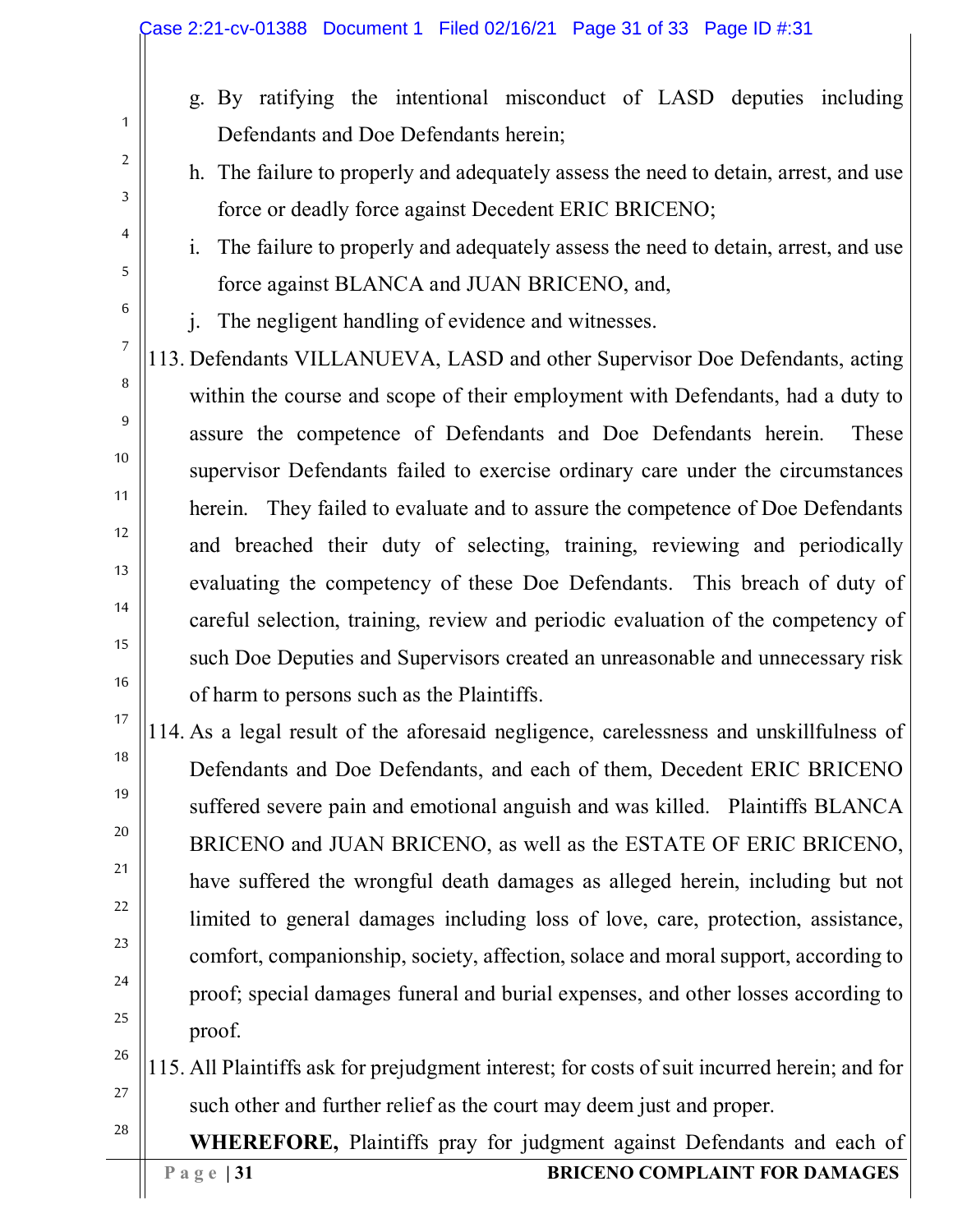|          | them, VILLANUEVA and Doe Defendants 1-10 jointly and severally, as described in                       |
|----------|-------------------------------------------------------------------------------------------------------|
| 1        | the Claims set forth above, as follows:                                                               |
| 2        | a. For general and special damages, including survival damages and wrongful                           |
| 3        | death damages under federal and state law, according to proof;                                        |
| 4        | b. For punitive damages against individual Defendants and Doe Defendants in an                        |
| 5        | amount to be determined at trial;                                                                     |
| 6        | c. For interest as allowed by law;                                                                    |
| 7        | d. For costs of suit and reasonable attorney's fees and costs pursuant to 42 USC,                     |
| 8        | Sections 1988, pursuant to and as permitted by law;                                                   |
| 9        | e. For costs of suit and reasonable attorney's fees and costs and treble damages                      |
| 10       | pursuant Cal. Civ. Code §§51 and 52.1; and,                                                           |
| 11       | For such further relief, including injunctive and/or declaratory relief as the<br>f.                  |
| 12<br>13 | Court deems just and equitable.                                                                       |
| 14       | Dated: February 15, 2021                                                                              |
| 15       | LAW OFFICES OF R. SAMUEL PAZ<br>THE LAW OFFICES OF JOHN BURTON                                        |
| 16       | $/s/R$ . Samuel Paz                                                                                   |
| 17       | By:<br>R. Samuel Paz, Counsel for Plaintiff JUAN MANUEL                                               |
| 18       | <b>BRICENO</b>                                                                                        |
| 19       | Dated: February 15, 2021<br><b>SONIA MERCADO &amp; ASSOCIATES</b>                                     |
| 20       | /s/ Sonia M. Mercado                                                                                  |
| 21       | By:<br>Sonia M. Mercado, Counsel for Plaintiffs ESTATE OF ERIC                                        |
| 22       | ESTEBAN BRICENO, Deceased, through his successor in<br>interest Blanca Luisa Briceno and BLANCA LUISA |
| 23       | <b>BRICENO</b> Individually.                                                                          |
| 24       |                                                                                                       |
| 25       |                                                                                                       |
| 26       |                                                                                                       |
| 27       |                                                                                                       |
| 28       |                                                                                                       |
|          | <b>BRICENO COMPLAINT FOR DAMAGES</b><br>Page $ 32$                                                    |